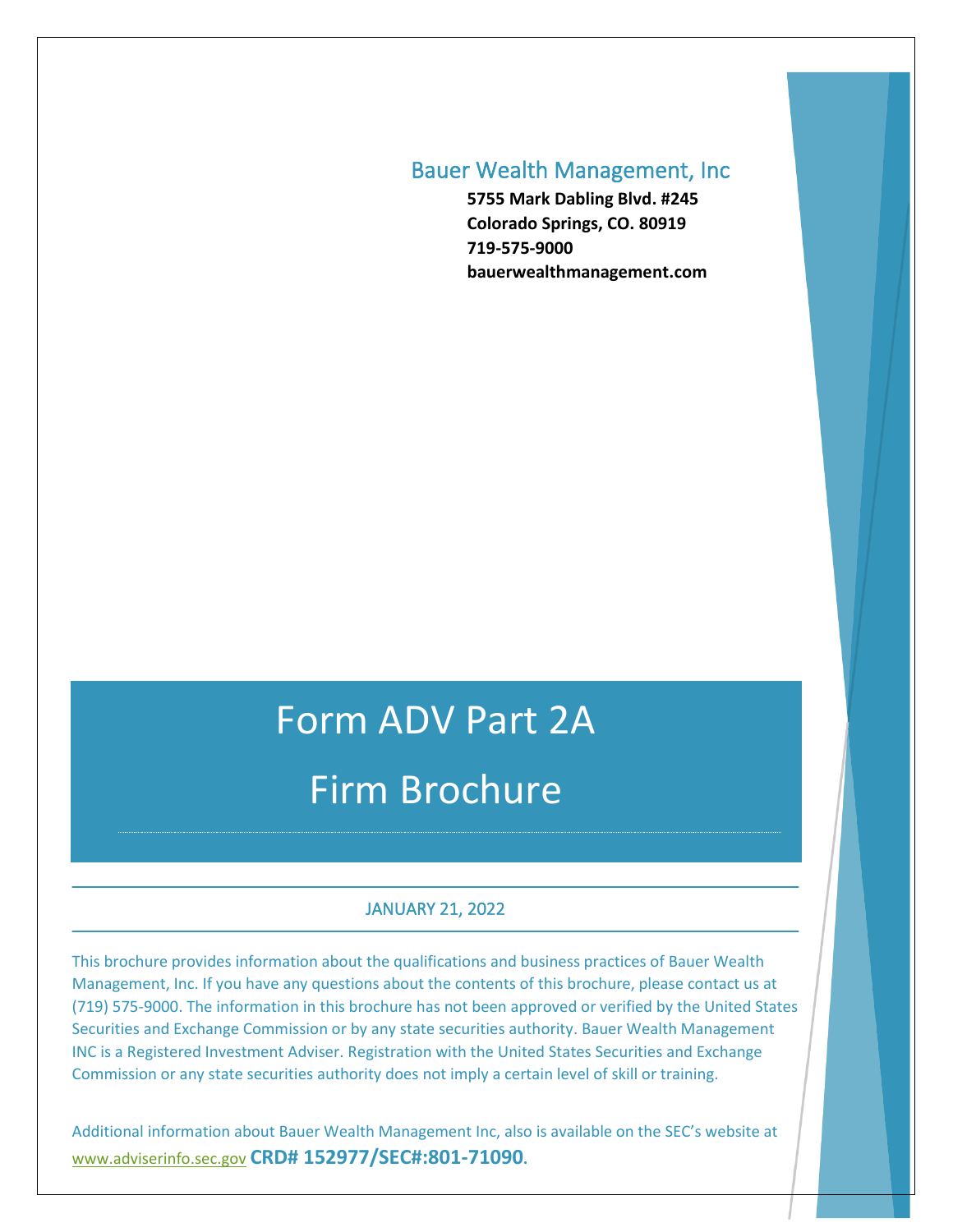## ITEM 2 – MATERIAL CHANGES

#### **Item 2 - Material Changes**

The material changes in this brochure from the last annual updating amendment of Bauer Wealth Management, Inc. on 03/08/2021 are described below. Material changes relate to Bauer Wealth Management, Inc.'s policies, practices or conflicts of interests.

- Bauer Wealth Management, Inc. has updated their Assets Under Management (Item 4).
- Bauer Wealth Management, Inc. has transitioned to registration with the United States Securities and Exchange Commission from its prior registration at the state level.

You may also request a copy of this Disclosure Brochure at any time, by contacting us at 719-575-9000 or by email at [info@Bauerwealthmanagement.com.](mailto:info@Bauerwealthmanagement.com)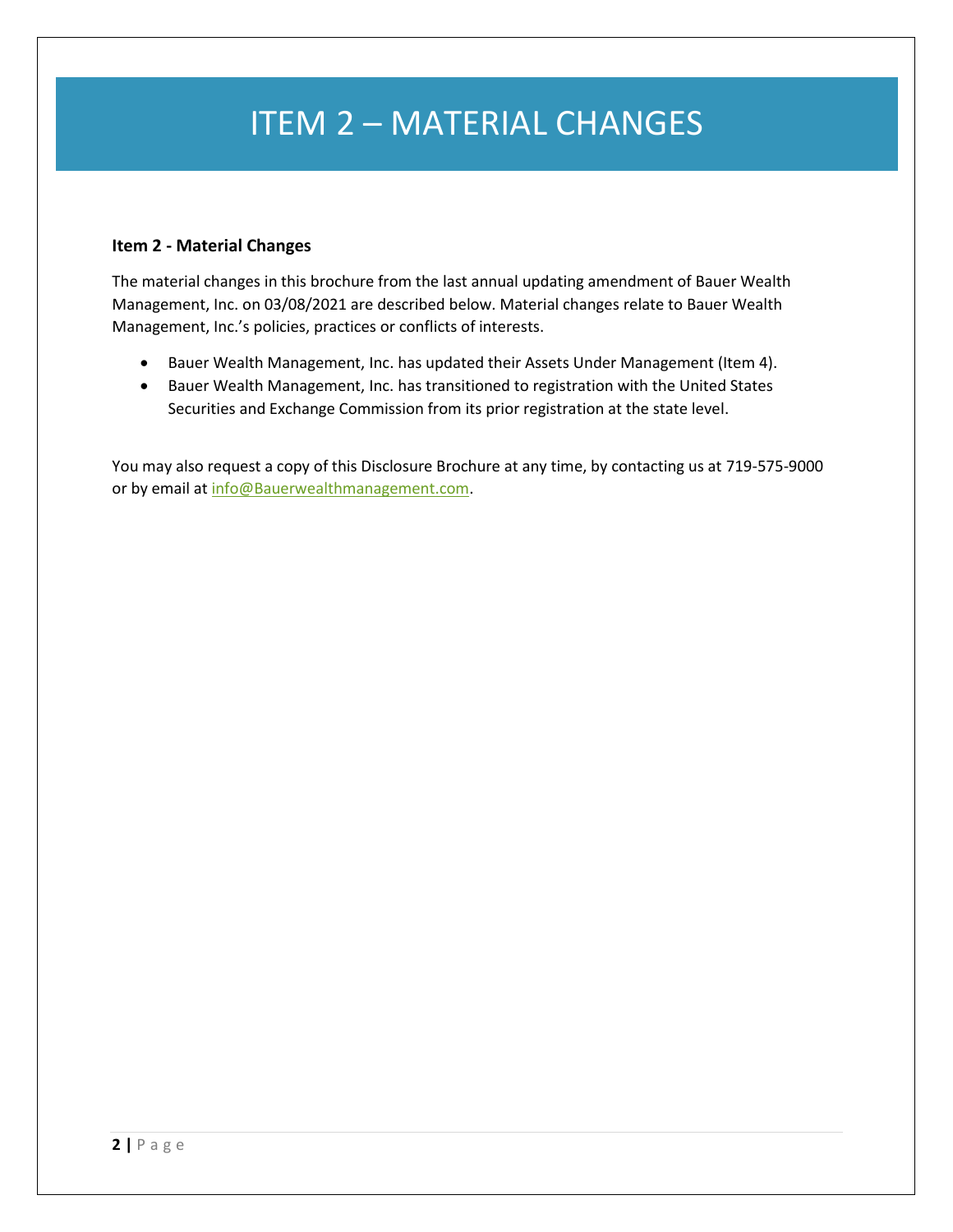## **ITEM 3 - TABLE OF CONTENTS**

### Item 3 - Table of Contents

| Item 11 - Code of Ethics, Participation or Interest in Client Transactions and Personal Trading  15 |
|-----------------------------------------------------------------------------------------------------|
|                                                                                                     |
|                                                                                                     |
|                                                                                                     |
|                                                                                                     |
|                                                                                                     |
|                                                                                                     |
|                                                                                                     |
|                                                                                                     |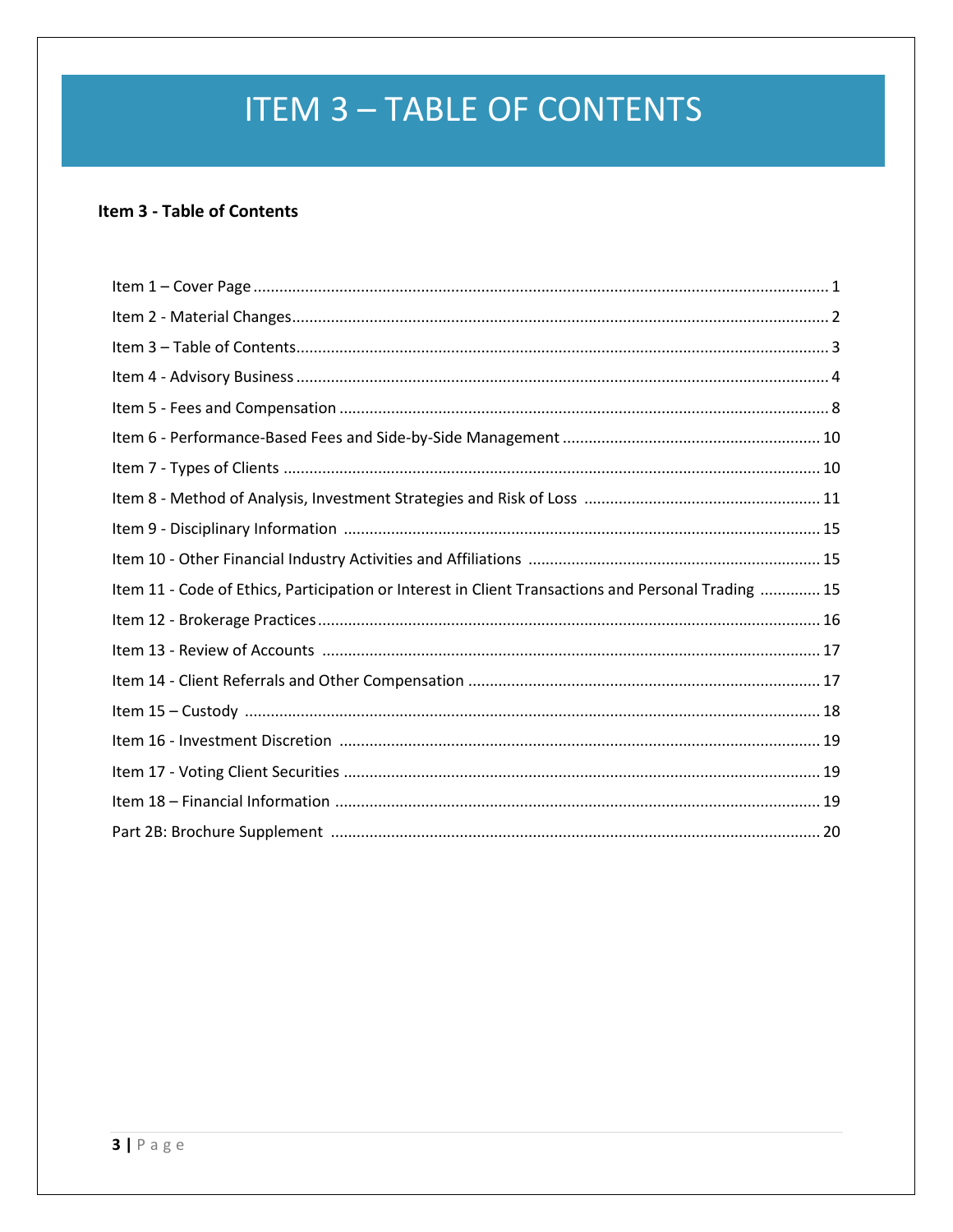#### **Item 4 - Advisory Business**

#### **Our Firm**

Bauer Wealth Management, Inc ("Bauer or the "Advisor") is a registered investment adviser with the Colorado Division of Securities. Bauer Wealth Management was founded in 2010 with its principal place of business in Colorado Springs Colorado. Bauer Wealth is owned and operated by Daniel Bauer (President and Chief Compliance Officer), Stephen Heitzmann MSF, CRPC® (Chief Executive Officer), Joseph Breakey and Christopher Franz. This Disclosure Brochure provides information regarding the qualifications, business practices, and the advisory services provided by Bauer Wealth Management.

Bauer Wealth serves as a fiduciary to Clients, as defined under applicable laws and regulations. As a fiduciary, the Advisor upholds a duty of loyalty, fairness and good faith towards each Client and seeks to mitigate and fully disclose conflicts of interest. Our fiduciary commitment is further described in our Code of Ethics, Item 11.

**Bauer Wealth's Fiduciary Oath –** Bauer Wealth is committed to the following *Fiduciary Oath* and provides a signed copy to all Clients who engage in an investment management or financial planning agreement. *We believe in always acting in the client's best interest. Therefore, we commit to the following five fiduciary principals. We will act with prudence, that is, with the skill, care, diligence, and good judgment of a professional. We will not mislead Clients, and will provide conspicuous, full and fair disclosure of all-important facts. We will fully disclose and fairly mitigate, in our clients' favor, any unavoidable conflicts.* Conflicts of Interest – In the event of a conflict of interest, Bauer Wealth has implemented the following 3 step process to openly disclose the conflict. 1. Disclose 2. Explicitly Identify & Communicate 3. Mitigate

#### **Types of Advisory Services Offered**

Bauer Wealth provides investment advisory services to individuals, families, trusts, estates, small businesses, corporations, charitable organizations and other businesses (each referred to as the "Client"). Most of our clients have a net worth (assets minus debts) between \$500,000 and \$15,000,000 and household income of \$100,000 to \$350,000. We have many clients who have been divorced or lost a spouse to death. We also have many clients who are busy professionals who want help with organizing their finances and making financial decisions. The majority of our clients fall within these descriptions, but we also have clients who do not fit these demographics. Our services are fully customizable depending on the individual need of each Client and Clients may impose restrictions on investing in certain securities.

Bauer Wealth tailors our advisory services based on the Client's unique situation. We provide recommendations using the following criteria; (but not limited to) risk profile, investment objectives, and life goals. Implementation of our tailored services are mutually agreed upon and detailed in our investment advisory and financial planning agreements. These services are described below.

#### *Concierge Wealth Management Services*

Bauer Wealth may provide Clients with concierge wealth management services, which generally includes a broad range of integrated financial planning and consulting services in connection with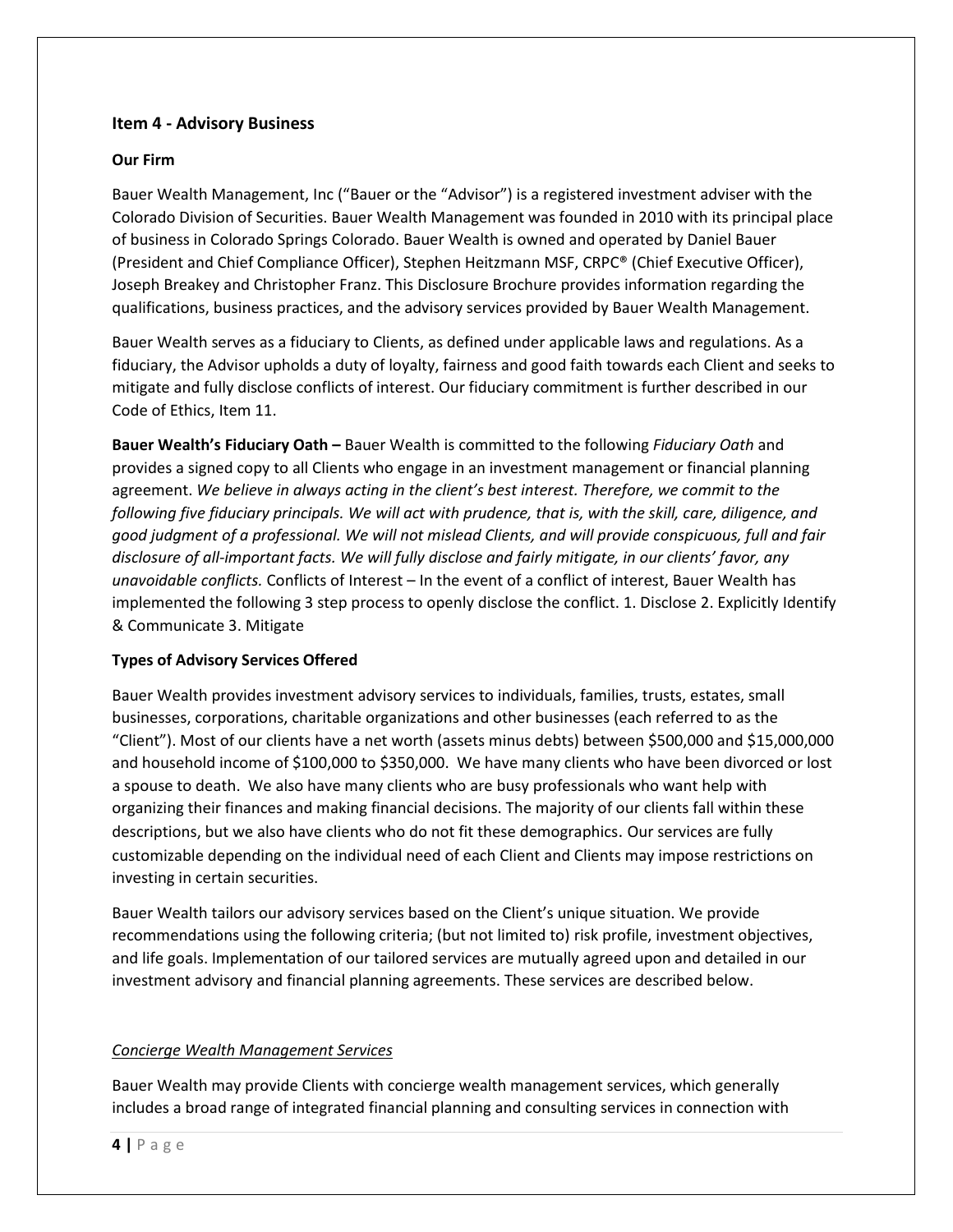discretionary management of investment portfolios, pursuant to the terms of the investment Management and financial planning agreements. These individual services are described below.

#### *Investment Management Services*

Bauer Wealth provides customized investment advisory solutions for its clients. This is achieved through consistent personal Client contact and interaction while providing discretionary investment management and related advisory services. Bauer Wealth works closely with each Client to identify their investment goals and objectives as well as risk tolerance and financial situation in order to create a portfolio strategy.

#### *Client Account Management Overview*

Prior to engaging Bauer Wealth to provide wealth management services, each Client is required to enter into one or more advisory agreements with the Advisor that define the terms, conditions, authority and responsibilities of the Advisor and the Client. These services may include:

- Establishing an Investment Policy Statement Bauer Wealth, in collaboration with the Client, will define the Client's investment goals and objectives along with the broad strategy[ies] to be employed to meet the client's unique financial position.
- Asset Allocation Bauer Wealth will develop a strategic asset allocation that is targeted to meet the investment objectives, time horizon, financial situation and tolerance for risk for each Client.
- Portfolio Construction Bauer Wealth will develop a portfolio for the Client that is intended to meet the stated goals and objectives of the Client.
- Investment Management and Supervision Bauer Wealth will provide discretionary investment management and ongoing oversight of the Client's investment portfolio.
- Investment strategies seek to provide:
	- o Diversification across different asset classes.
	- o The most efficient Mutual Funds, Exchange Traded Funds ("ETFs"), Securities, cost and otherwise, to represent each of those asset classes.
	- o The ideal mix of assets classes based on mapped risk tolerance.
	- $\circ$  Rebalancing of strategies based on proprietary research in combination with modern portfolio theory and fundamental inputs.

Bauer Wealth will construct a portfolio consisting of ETFs, mutual funds, alternative investments, or individual securities offered by a number of providers to achieve the Client's investment goals. Bauer Wealth is independent from any provider and does not have a conflict of interest with any provider. For assets held at a custodian other than Fidelity or Apex Clearing, Bauer Wealth will provide investment selection recommendations. The Advisor may retain certain types of investments based on a client's legacy portfolio construction.

Bauer Wealth's investment strategy[ies] is primarily long-term focused, but the Advisor may buy, sell or re-allocate positions that have been held less than one year to meet the objectives of the Client or due to market conditions. Bauer Wealth will construct, implement and monitor the portfolio to ensure it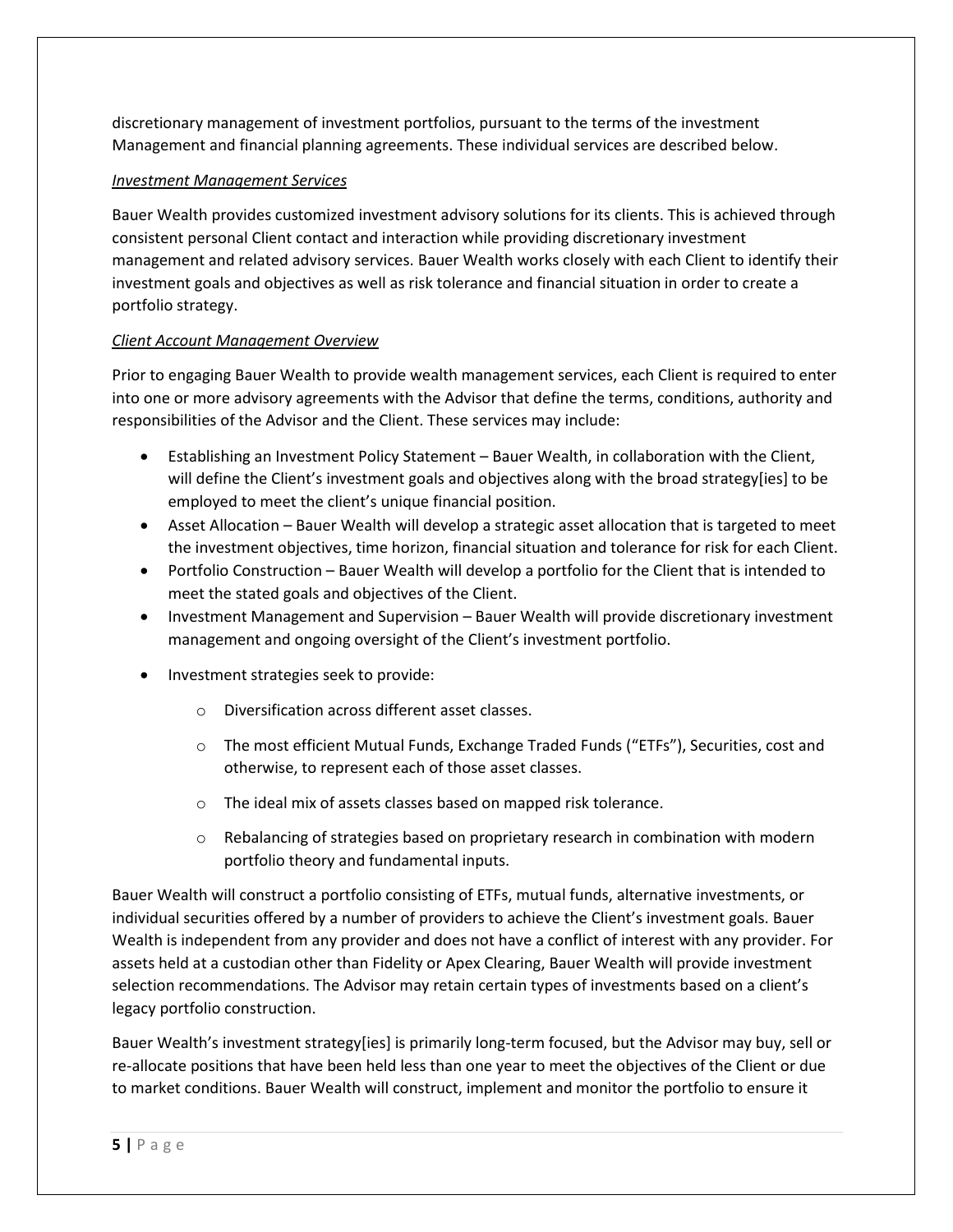meets the goals, objectives, circumstances, and risk tolerance agreed to by the Client. Each Client will have the opportunity to place reasonable restrictions on the types of investments to be held in their respective portfolio, subject to acceptance by the Advisor.

Bauer Wealth evaluates and selects investments for inclusion in Client portfolios only after applying its internal due diligence process. Bauer Wealth may recommend, on occasion, redistributing investment allocations to diversify the portfolio regarding legacy or inherited positions. The Advisor may recommend employing cash or non-leveraged short positions as a possible hedge against market movement. Bauer Wealth may recommend selling positions for reasons that include, but are not limited to, harvesting capital gains or losses, business or sector risk exposure to a specific security or class of securities, overvaluation or overweighting of the position[s] in the portfolio, change in risk tolerance of Client, generating cash to meet Client needs, or any risk deemed unacceptable for the Client's risk tolerance.

Bauer Wealth may also recommend that clients invest in unaffiliated or affiliated private investment vehicles whose interests are not publicly offered under the Securities Act of 1933 ("Private Funds"). Such Private Funds may be structured as fund of funds or as access vehicles to underlying funds or portfolios managed by third-party investment advisors. Bauer Wealth will, from time to time and as appropriate, solicit clients to invest in such vehicles, and Bauer Wealth will decide which clients to approach for some or all of these investments, in its own discretion. All relevant information pertaining to Private Fund recommendations, including the compensation received by Bauer Wealth (if any) or a Bauer Wealth affiliate or related person (as applicable) and by the third-party manager resulting from a client's investment in a Private Fund, other fees and expenses paid by the respective Private Fund, withdrawal rights, minimum investments, qualification requirements, suitability, risk factors and potential conflicts of interest is set forth in the respective Private Fund's disclosure documents, governing documents and other offering materials pertaining to such interest (the "Offering Materials"). Each investor is required to receive, review and execute (as applicable) the Offering Materials prior to being accepted as an investor in any such Private Fund.

It is important to note that any Bauer Wealth advisory fee charged to clients for investing in a Private Fund is in addition to the fees charged by the Private Funds to investors. This is a conflict of interest with the multiple fees charged because certain owners of Bauer Wealth could be owners and general partners of the Private Funds and will receive multiple forms of compensation.

It should also be noted that certain members of Bauer Wealth may directly participate in any of the investment opportunities described for which a Private Fund is established and/or may participate through the Private Fund itself for the purposes of investing. This right to participate and any corresponding economic interest therefrom will likely mean that certain members of Bauer Wealth will derive a direct or indirect benefit from their direct participation and may also receive management fees, carried interest and other fees that a Private Fund charges to investors and clients for their participation in the respective investment opportunity. As such, a conflict of interest arises between the presentation of a private market investment opportunity to Bauer Wealth clients and prospective clients, and those members of Bauer Wealth who will have an interest in the alternative investment opportunity and who, through a Private Fund, may also be charging clients and investors a variety of fees for investment in the respective investment opportunity. Therefore, it should be understood that members of Bauer Wealth may be highly incentivized to recommend an alternative investment opportunity to clients. Clients are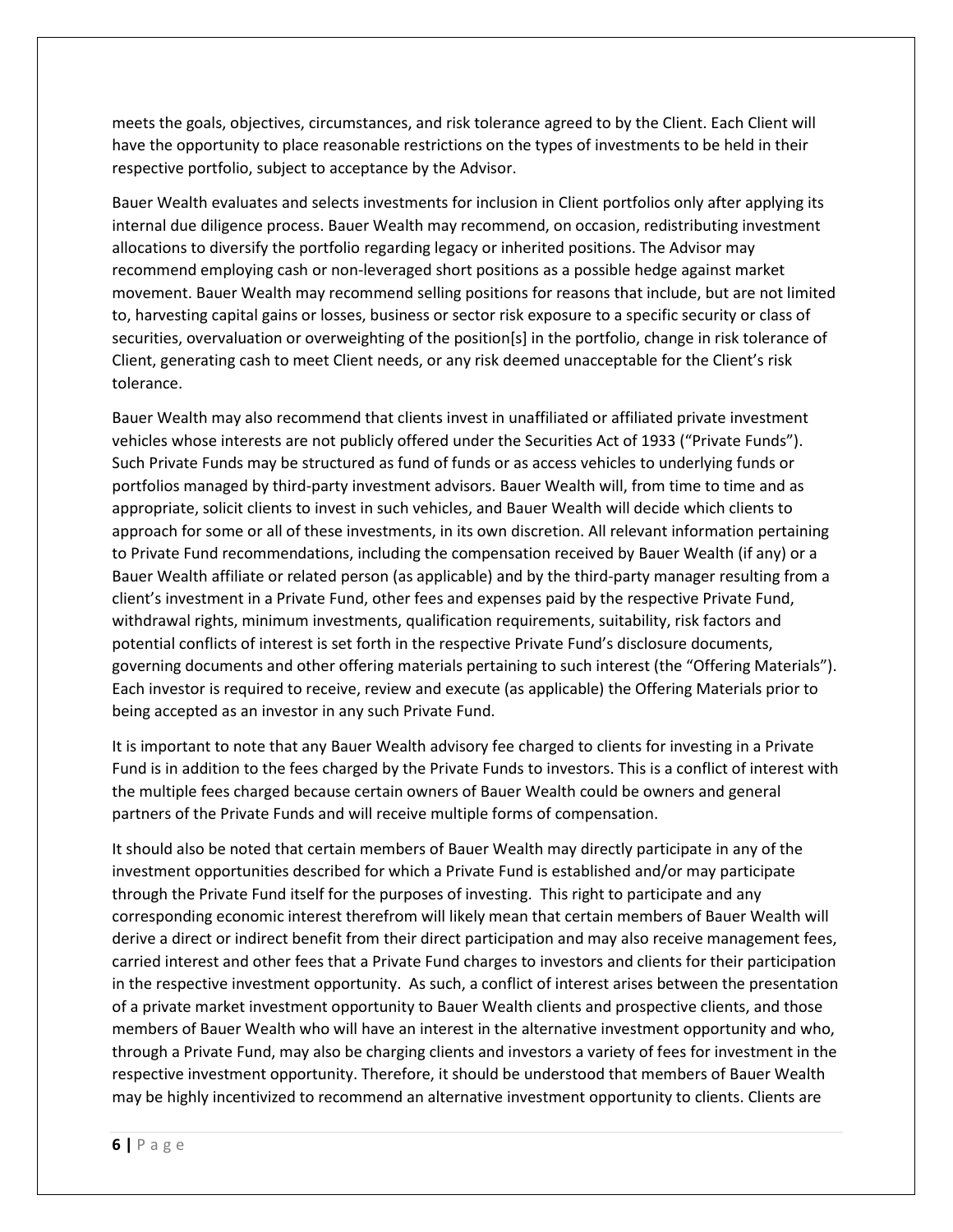strongly advised and encouraged to discuss this conflict of interest with their advisors and to assess the risks, merits, charges, suitability and appropriateness of the opportunity prior to making any investment decision.

At no time will Bauer Wealth accept or maintain physical custody of a client's funds or securities. All Client assets will be managed within their account[s] at the Custodian, pursuant to the Client investment management agreement. For additional information, please see Item 12 – Brokerage Practices and Item 15 - Custody.

#### *Financial Planning Services*

Bauer Wealth will typically provide a variety of financial planning services to Clients, pursuant to a written Financial Planning Agreement or as a part of the Advisor's Concierge Wealth Management Services. Generally, such financial planning services involve preparing a formal financial plan or rendering a specific financial consultation based on the Client's financial goals and objectives. The unique situation of each individual Client will be detailed in the Financial Planning Agreement. This planning may encompass one or more of the 8 areas of need, including but not limited to:

*Current Financial Position Review* **-** Reviewing and prioritizing your goals and objectives. Developing a summary of your current financial situation, including a net worth statement, cash flow summary, and insurance analysis. Presenting a written financial plan that will be reviewed in detail with Client. It will contain recommendations designed to meet stated goals and objectives, supported by relevant financial summaries. Developing an accountability checklist or action plan to implement the agreed upon recommendations of the financial plan. Referral to other professionals, as required, to assist with implementation of the action plan. Determining necessity to revise financial plan.

*Retirement Planning/Income Planning* **-** Completing a retirement planning and income analysis assessment, including financial projections of assets required at estimated retirement date. Social Security, pension, and annuity review and analysis.

*Investment Strategy* **-** Consultation and assessment of your current investment portfolio (Including 401K/Self-Employed Plans). Develop an asset management strategy, including financial projections, analysis, and investment selection.

*Insurance Analysis/Risk Management* **-** Review and analysis of current life, disability, LTC, and P&C insurance policies and needs. Recommendations on insurance needs.

*Tax Planning* **-** Identifying and review of tax planning strategies to optimize financial position.

*Estate Planning* **-** Assessing estate net worth and liquidity. Estate planning document checklist and flow chart. Legacy and charitable strategies.

*Education Planning* **-** College funding analysis and investment review.

*Other* (Examples and not limited too – Additional services agreed upon will be detailed in the Financial Planning Agreement) - Charitable Giving Strategies, Highly Appreciated Stock (NUA), Business Consultation, Business Exit Planning, Small Business Retirement Plans.

A financial plan developed for the Client will usually include general recommendations for a course of activity or specific actions to be taken by the Client. For example, recommendations may be made that the Client start or revise their investment programs, commence or alter retirement savings, establish education savings and charitable giving programs. Bauer Wealth Management may also refer Clients to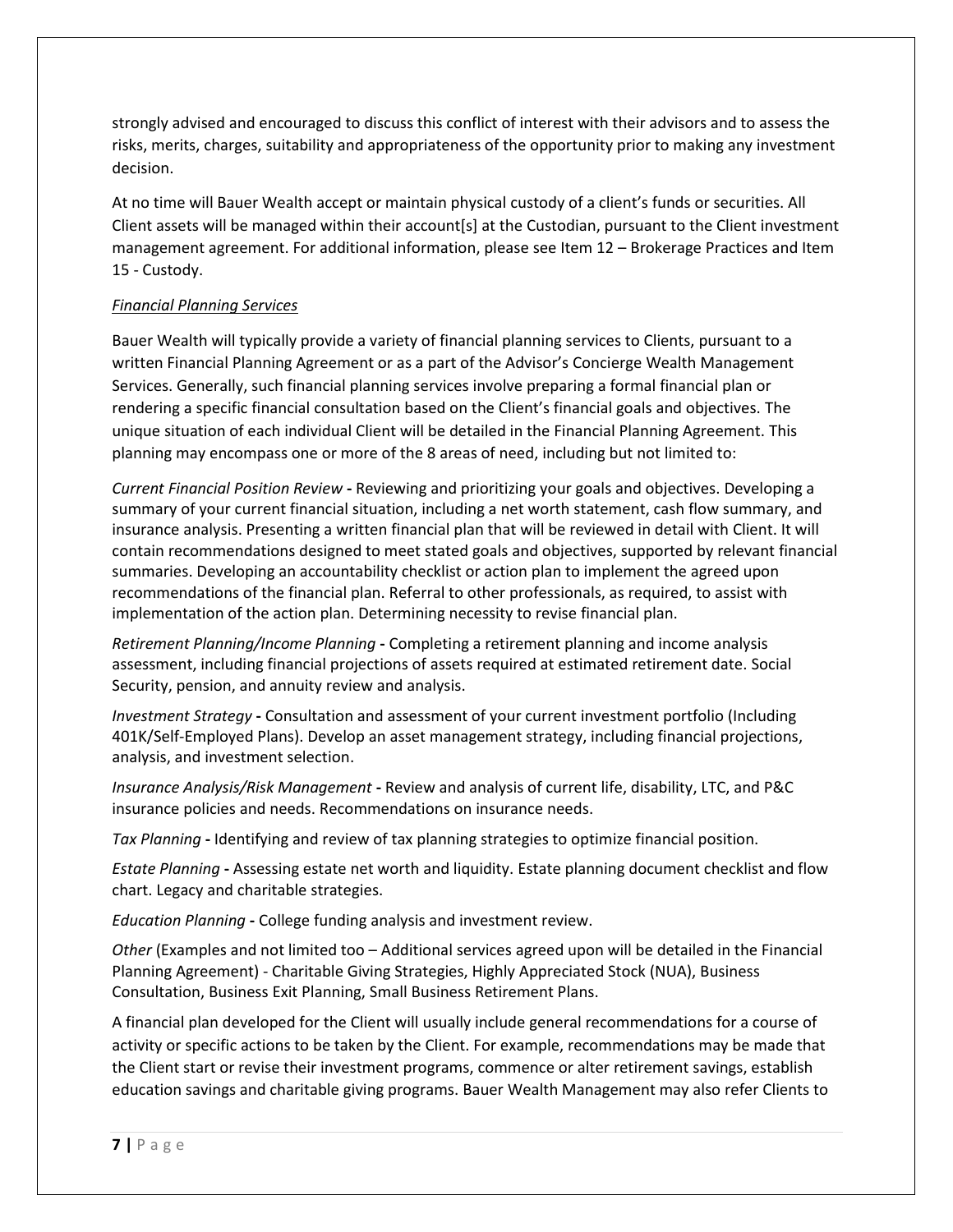an accountant, attorney or another specialist, as appropriate for their unique situation. For certain financial planning engagements, the Advisor will provide a written summary of Client's financial situation, observations, and recommendations. For consulting or ad-hoc engagements, the Advisor may not provide a written summary. Plans are typically completed within six months of contract date, assuming all information and documents requested are provided promptly.

Bauer Wealth provides Financial Planning clients with ongoing access to their plan online as agreed upon in the Financial Planning Agreement. The client also receives a written or electronic action plan (Accountability Checklist) that outlines our recommendations and the client's priorities. This document is reviewed at and is updated on an as needed basis outlined in the agreement.

Financial planning recommendations pose a conflict between the interests of the Advisor and the interests of the Client. For example, the Advisor may complete a statement analysis as part of a financial plan and recommend purchasing our models instead of the current strategy. This creates a conflict of interest because Bauer Wealth receive a management fee for these investments. Recommendations are made in the Client's best interest. The Client always has the right to decide whether to act on recommendations made and to maintain an ongoing relationship with the Bauer Wealth. The client always has the right to implement the recommendation with the advisor of their choice. If the Client elects to act on any of the recommendations made by the Advisor, the Client is under no obligation to implement the transaction through the Advisor.

#### *Financial Coaching*

Bauer Wealth offers, at its discretion, "coaching" services to clients for a flat fee or hourly charge. Bauer Wealth can also offer a monthly service fee for accountability check ins. These services include investment consulting, company valuation, financial plan software access and other related topics requested by the client. Fees will be outlined in the contract between Bauer Wealth and the Client. Under these arrangements, our firm will perform only limited servicing functions and often will provide no investment management or continuous account supervision. Clients have the exclusive responsibility for any purchase/sale, rebalancing, performance and monitoring of all securities within such an account.

#### *Additional Advisory Business Information*

As an independent firm, we work for our clients only and base all our investment decisions on objective analysis and independent research. All client account information is kept in strict confidence.

#### **Assets Under Management**

As of December 2021, we had \$ 97,218,493.00 in discretionary assets under management and \$ 7,092,969.00 on a non-discretionary basis. Total assets are \$ 104,311,462.00.

#### **Item 5 - Fees and Compensation**

Bauer Wealth management fees are based on the market value of assets under management or assets under advisement under an Outside Manager (e.g., Private Investments funds or vehicles), using an average daily balance for assets under management and end of quarter value for assets under advisement. Fees are paid quarterly in arrears, at the end of each calendar quarter, pursuant to the terms of this Agreement. Bauer Wealth will provide a written or electronic invoice every time a fee is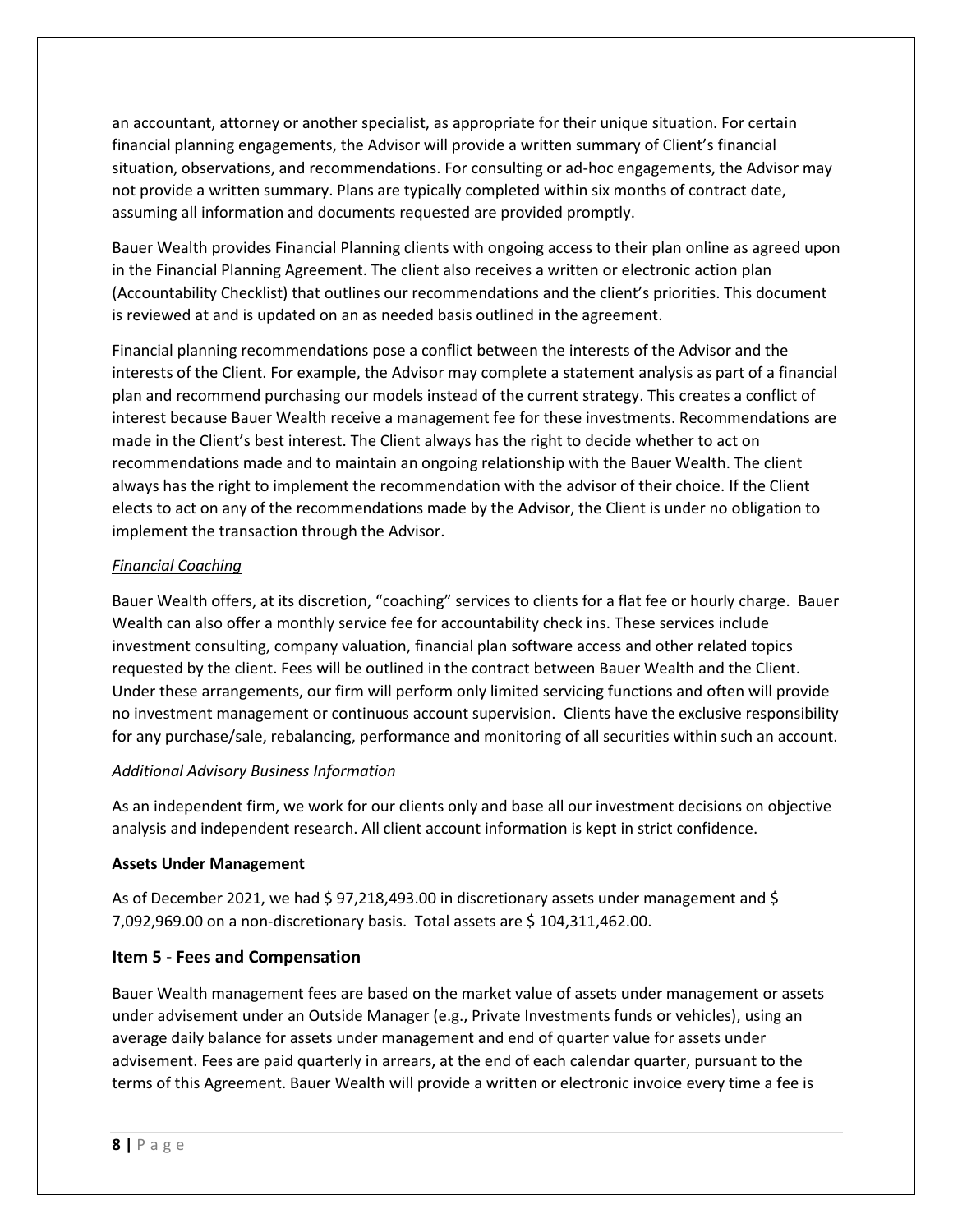deducted (quarterly) from a Client account. The invoice will provide the amount of the fee, how it was calculated, and the value of the assets used to calculate the fee.

#### **A. Concierge Wealth Management Services Fees**

For Clients engaged for our concierge wealth management services, the Client will be charged a single combined fee for **Investment Management and Financial Planning** services.

Wealth management fees are based on the following schedule:

| \$1,000,000 - \$5,000,000 | 1.50% annually     |
|---------------------------|--------------------|
| \$5,000,001-\$10,000,000  | 1.25% annually     |
| $$10,000,001 +$           | 1.00% annually $*$ |

Fees and minimums are negotiable or changed at the discretion of Bauer Wealth.

#### **B. Investment Management Services Fees through our Automated Platform – Clients who only engage in portfolio management**

Investment management fees are based on the following fee schedule:

## **\$25,000 + 0.75% annually \***

Fees and minimums are negotiable or changed at the discretion of Bauer Wealth.

#### **C. Financial Planning Services Fees**

Bauer Wealth Management offers financial planning services as either a stand-alone service, ongoing service for a 1-year commitment, or as a component of Wealth Management Services as described above. Fees for stand-alone and ongoing financial planning services are based on the following:

Fees for financial planning are charged on a retainer basis and vary with each client. Fees reflect the complexity of the client situation and are therefore somewhat subjective in nature. Fees for services are billed according to the Financial Planning Agreement. Fees are based on the complexity of a client's situation and the client's needs and consider annual income, investable assets, total net worth, and the nature and placement of the client's assets. Fees range from **\$2,500 to \$25,000** per client annually and are paid by the client through cash, check, credit card, or through debiting their account at Fidelity. If clients have elected to have their fees deducted directly from Fidelity, an invoice indicating payment has been made from their account is sent to the client by Bauer Wealth immediately following the fee deduction. Please see Item 15 (custody) for more information.

#### D. **Financial Coaching**

Depending upon the complexity of the situation and the needs of the Client, the fee for these services is between **\$250 and \$500 per hour**. The fees are negotiable, and the final fee schedule will be attached as Exhibit II of the Financial Planning Agreement. Fees can be one time or reoccurring monthly. Fees are paid in advance, but never more than six months in advance. Fees that are charged in advance will be refunded based on the prorated amount of work completed at the point of termination. Clients may terminate their contracts without penalty within five business days of signing the Agreement.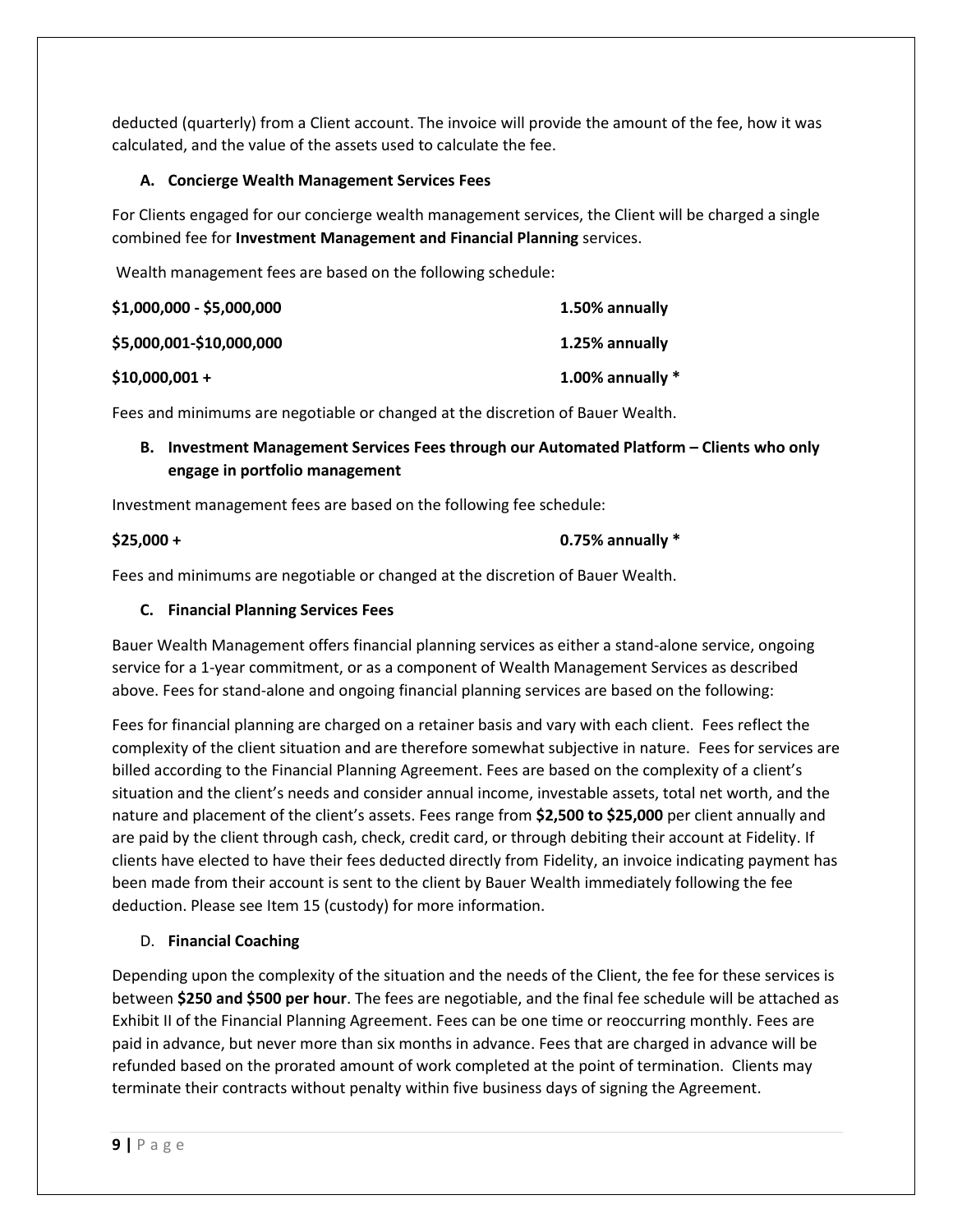#### **E. Additional Information Regarding Fees**

Variations from the above fee schedule will be outlined in the Investment Management Agreement or the Financial Planning Agreement under Addendum A.

Fees for Investment Management will be due quarterly in arrears based on the average daily value of the assets during the quarter, pursuant to a quarterly invoice (sent by Bauer Wealth to the client) which shows the amount of the fee, how it was calculated, and the value of the assets used to calculate the fee.

The custodian will also send clients quarterly account statements reflecting all disbursements from the account, including the amount of our fee. Before withdrawing fees directly from client accounts, we obtain written authorization from our clients permitting us to be paid directly from each client's account. We shall never have custody, except for authorized fees, of any client funds or securities, as the services of a qualified and independent custodian will be used for these asset management services.

In addition to our fees, clients' assets may be subject to custodial fees, transaction fees, and mutual funds fees such as "l2b-1" fees. We do not share in any portion of the brokerage fees/ transaction charges imposed by the custodian.

The Investment Management Agreement may be terminated by us or the client by submitting written notice to the appropriate party. If notice of termination is received within five (5) business days of the signing of the Investment Management Agreement, services will be terminated without penalty (i.e., no fees are due). After the initial five (5) business days, fees will be due, based on the number of days of services provided prior to receipt of such notice. Termination of services will not affect the liabilities or obligations of the parties arising out of transactions initiated prior to termination. All written notices of termination to any parties under the Investment Management Agreement shall be delivered by hand, first class mail, e-mail, facsimile transmission, or by certified mail to the addresses set forth in the Investment Management Agreement. Clients should note that lower fees for comparable services may be available from other sources.

Insurance Solutions compensation will be fully disclosed in writing in accordance with Bauer Wealth's Fiduciary Oath. Please refer to Item 4 for more information.

#### **Item 6 - Performance-Based Fees and Side-by-Side Management**

Bauer Wealth does not charge performance-based fees and therefore does not engage in side-by-side management.

#### **Item 7 - Types of Clients**

Bauer Wealth provides wealth advisory services to individuals, families, trusts, estates, small businesses, corporations, charitable organizations and other businesses. We generally require a minimum of one million dollars (\$1,000,000) in assets under management for ongoing concierge wealth advisory Clients or \$25,000 for our automated platform. Most of our clients have a net worth (assets minus debts) between \$500,000 and \$15,000,000 and household income of \$100,000 to \$350,000. We have many clients who have been divorced or lost a spouse to death. We also have many clients who are busy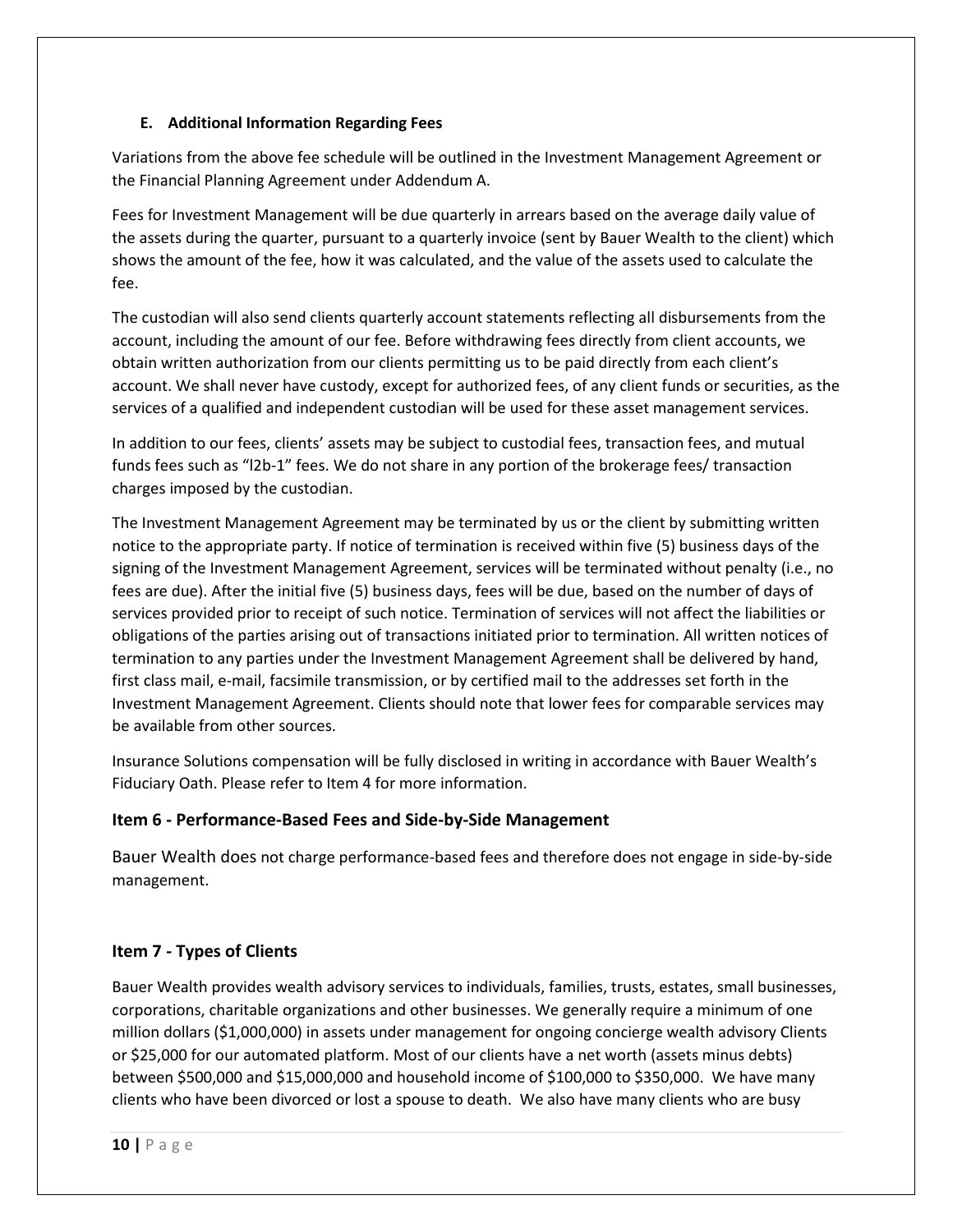professionals and business owners who want help with organizing their finances and making financial decisions. The majority of our clients fall within these descriptions, but we also have clients who do not fit these demographics. Minimum investable assets may be negotiable or waived at the sole discretion of the Advisor. However, we may service any Client by offering our financial fine tuning and financial wellness offerings. Bauer Wealth's goal is to offer the best value to our Clients and to reduce unnecessary costs. Bauer Wealth is happy to work with any client and there is no investment minimum if the client relationship is likely to lead to a larger account balance in the future.

#### **Item 8 - Method of Analysis, Investment Strategies, and Risk of Loss**

#### **Methods of Analysis**

Bauer Wealth primarily employs fundamental and tactical analysis methods which combines different hedging techniques and modern portfolio theory in developing investment strategies for its clients. Our Asset Class Investing philosophy combines a passive investment approach using many index-based products with a tactical rebalancing strategy based on the research of some of the academic community's most innovative and respected thinkers and economists. Rooted in the knowledge that asset allocation has the greatest impact on investment returns, it is designed to carefully control the investments included in each asset class, attempting to create truer market returns than similar strategies.

Research and analysis from Bauer Wealth is derived from numerous sources, including but not limited, research from Bank of New York Mellon, Peak Capital Management, financial media companies, thirdparty research materials, Internet sources, SEC filings, and review of company activities, including annual reports, prospectuses, press releases and research prepared by others.

Assets are deemed suitable if they meet certain criteria to indicate that they are a strong investment. Bauer Wealth does not guarantee that the investment will increase in value. Assets meeting the investment criteria may lose value and may have negative investment performance. The Advisor monitors these investments to determine if adjustments to strategic allocations are appropriate.

#### **Investment Strategies**

Bauer Wealth generally employs a long-term investment asset allocation and investment strategy for our Clients, as consistent with their financial goals and agreed upon stated objectives. Bauer Wealth's overall investment strategy is designed to maximize long-term returns with the least amount of risk. However, investment strategies are customized, depending upon the personalized goals/objectives and the risk/reward desires of individual Clients. Bauer Wealth will typically hold all or a portion of a security for more than a year but can choose not to depending on, but not limited to; market conditions, the client's objectives, or major changes to the client's financial position.

Asset allocation is the implementation of an investment strategy that attempts to balance risk versus reward by adjusting the percentage of each asset in an investment portfolio according to the investor's risk tolerance, goals and investment time frame and current market conditions. Investing in securities involves risk of loss that all clients need to be aware of and be willing to bear such risk.

#### **Risk of Loss**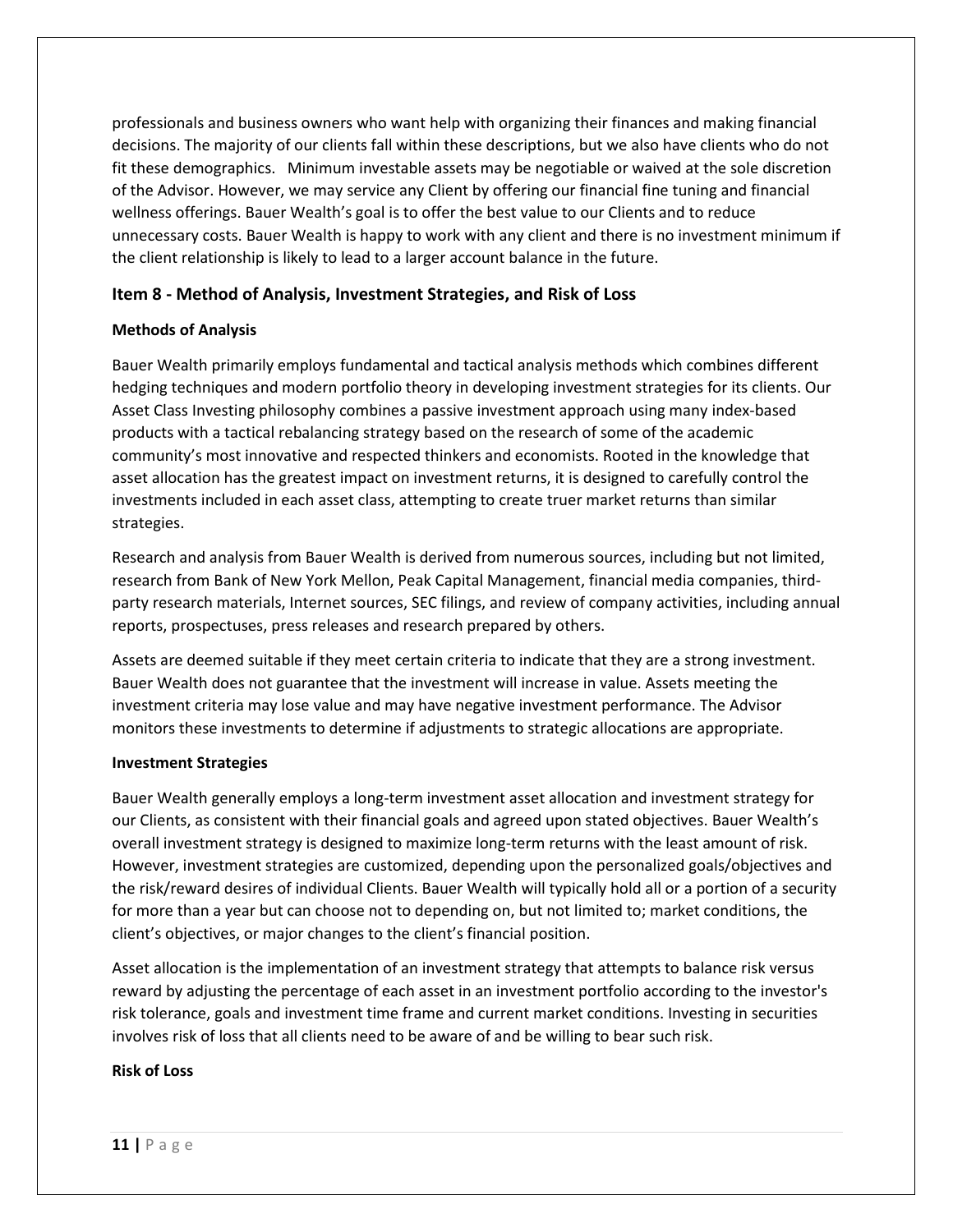Investing in securities involves certain investment risks. Securities will fluctuate in value or may lose value. Clients should be prepared to bear the potential risk of loss. Bauer Wealth will assist Clients in determining an appropriate strategy based on their tolerance for risk and other factors noted above. However, there is no guarantee that a Client will meet their investment goals.

Each Client engagement will entail a review of the Client's investment goals, financial situation, time horizon, tolerance for risk and other factors to develop an appropriate strategy for managing a Client's account. Client participation in this process, including full and accurate disclosure of requested information, is essential for the analysis of a Client's account. The Advisor shall rely on the financial and other information provided by the Client or their designees without the duty or obligation to validate the accuracy and completeness of the provided information. It is the responsibility of the Client to inform the Advisor of any changes in financial condition, goals or other factors that may affect this analysis.

The risks associated with a particular strategy are provided to each Client in advance of investing Client accounts. The Advisor will work with each Client to determine their tolerance for risk as part of the portfolio construction process. Following are some of the risks associated with the components of the Advisor's strategy:

**Market Risks** - The value of a Client's holdings may fluctuate in response to events specific to companies or markets, as well as economic, political, or social events in the U.S. and abroad. In these occurrences, often based on data with global implications, many companies, regardless of its size, structure, and financial condition, can experience swings in market valuation and securities pricing. This risk is linked to the performance of the overall financial markets.

**Cryptocurrency Risks** – Bauer Wealth may use certain alternative asset classes such as those containing cryptocurrencies for a variety of reasons such as a potential hedge on inflation or fiat currency risk. Investments into Bitcoin and other cryptocurrencies are a very speculative investment and involve a high degree of risk. Investors must have the financial ability, sophistication/experience and willingness to bear the risks of an investment, and a potential total loss of their investment.

An investment in cryptocurrency is not suitable for all investors.

- An investor could lose all or a substantial portion of his/her investment in cryptocurrency.
- An investment in cryptocurrency should be discretionary capital set aside strictly for speculative purposes.
- An investment in cryptocurrency is not suitable or desirable for all investors.
- Cryptocurrency has limited operating history or performance.
- Fees and expenses associated with a cryptocurrency investment may be substantial.

**ETF Risks** - The performance of ETFs is subject to market risk, including the possible loss of principal. The price of the ETFs will fluctuate with the price of the underlying securities that make up the funds. In addition, ETFs have a trading risk based on the loss of cost efficiency if the ETFs are traded actively and a liquidity risk if the ETFs has a large bid-ask spread and low trading volume. The price of an ETF fluctuates based upon the market movements and may dissociate from the index being tracked by the ETF or the price of the underlying investments. An ETF purchased or sold at one point in the day may have a different price than the same ETF purchased or sold a short time later.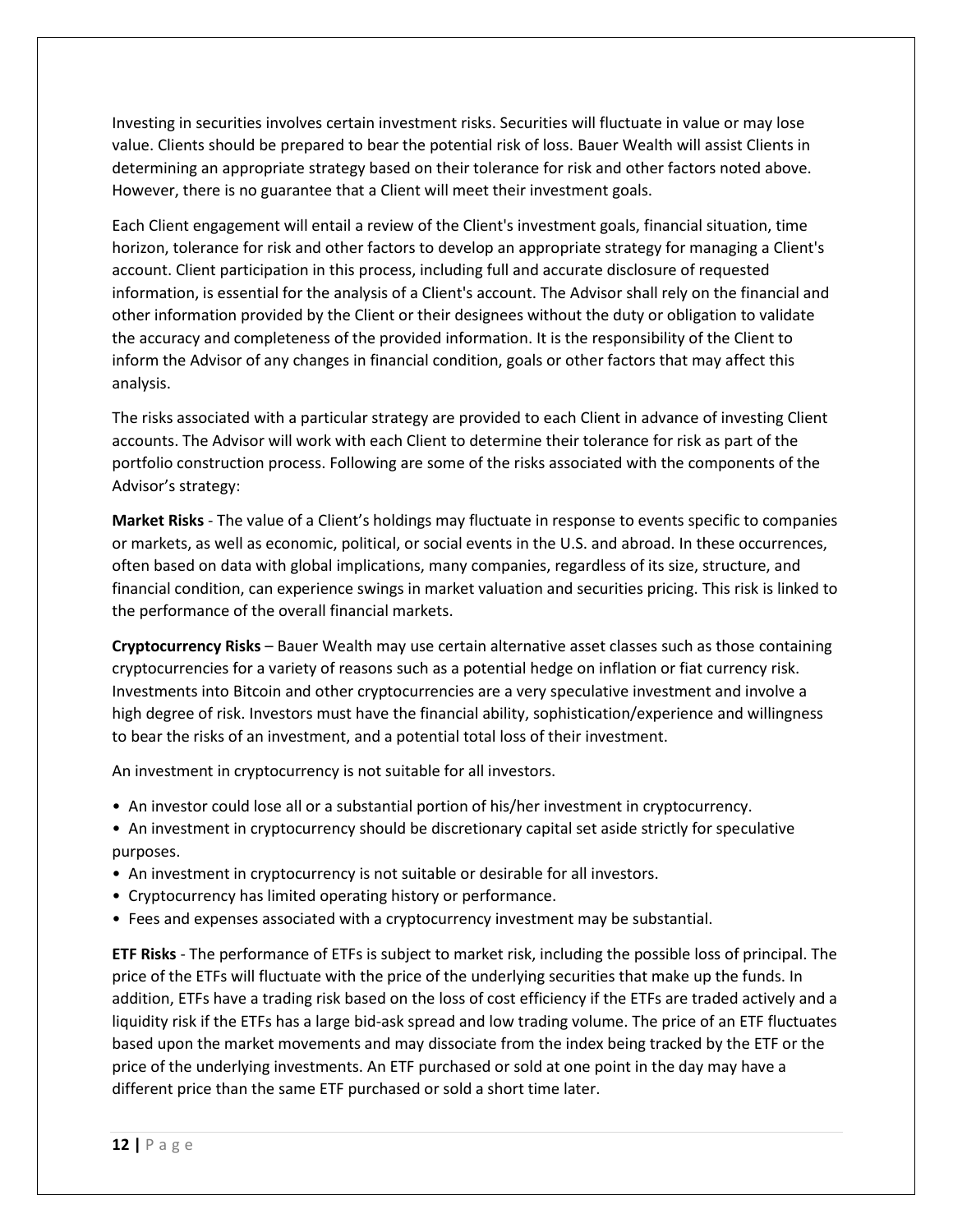**Mutual Fund Risks** - The performance of non-ETF mutual funds is subject to market risk, including the possible loss of principal. The price of the mutual funds will fluctuate with the value of the underlying securities that make up the funds. The price of this type of mutual fund is typically set daily therefore a mutual fund purchased at one point in the day will typically have the same price as a mutual fund purchased later that same day.

Options Trading – Certain strategies employed by External Managers or Bauer Wealth directly may involve the use of options.

Investments in options contracts have the risk of losing value in a relatively short period of time. Options are investments whose ultimate value is determined from the value of the underlying investment. Option contracts are leveraged instruments that allow the holder of a single contract to control many shares of an underlying stock. This leverage can compound gains or losses.

Call Options. The seller (writer) of a call option which is covered (i.e., the writer holds the underlying security) assumes the risk of a decline in the market price of the underlying security below the purchase price of the underlying security less the premium received and gives up the opportunity for gain on the underlying security above the exercise price of the option. The seller of an uncovered call option assumes the risk of a theoretically unlimited increase in the market price of the underlying security above the exercise price of the option. The securities necessary to satisfy the exercise of an uncovered call option may be unavailable for purchase, except at much higher prices, thereby reducing or eliminating the value of the premium. Purchasing securities to cover the exercise of an uncovered call option can cause the price of the securities to increase, thereby exacerbating the loss. The buyer of a call option assumes the risk of losing its entire premium investment in the call option.

Put Options. The seller (writer) of a put option which is covered (i.e., the writer has a short position in the underlying security) assumes the risk of an increase in the market price of the underlying security above the sales price (in establishing the short position) of the underlying security plus the premium received, and gives up the opportunity for gain on the underlying security if the market price falls below the exercise price of the option. The seller of an uncovered put option assumes the risk of a decline in the market price of the underlying security below the exercise price of the option. The buyer of a put option assumes the risk of losing its entire investment in the put option.

Index Options. The value of an index or index option fluctuates with changes in the market values of the assets included in the index. Because the value of an index or index option depends upon movements in the level of the index rather than the price of a particular asset, whether the client will realize appreciation or depreciation from the purchase or writing of options on indices depends upon movements in the level of instrument prices in the assets generally or, in the case of certain indices, in an industry or market segment, rather than movements in the price of particular assets.

Hedging transactions. Options may be used for risk management purposes. However, Bauer Wealth or an External Manager may be unable to anticipate the occurrence of a particular risk and, therefore, may be unable to attempt to hedge against it. The use of hedging transactions may result in a poorer overall performance than if Bauer Wealth or the External Manager had not engaged in any such transactions. Moreover, client portfolios will always be exposed to certain risks that cannot be hedged.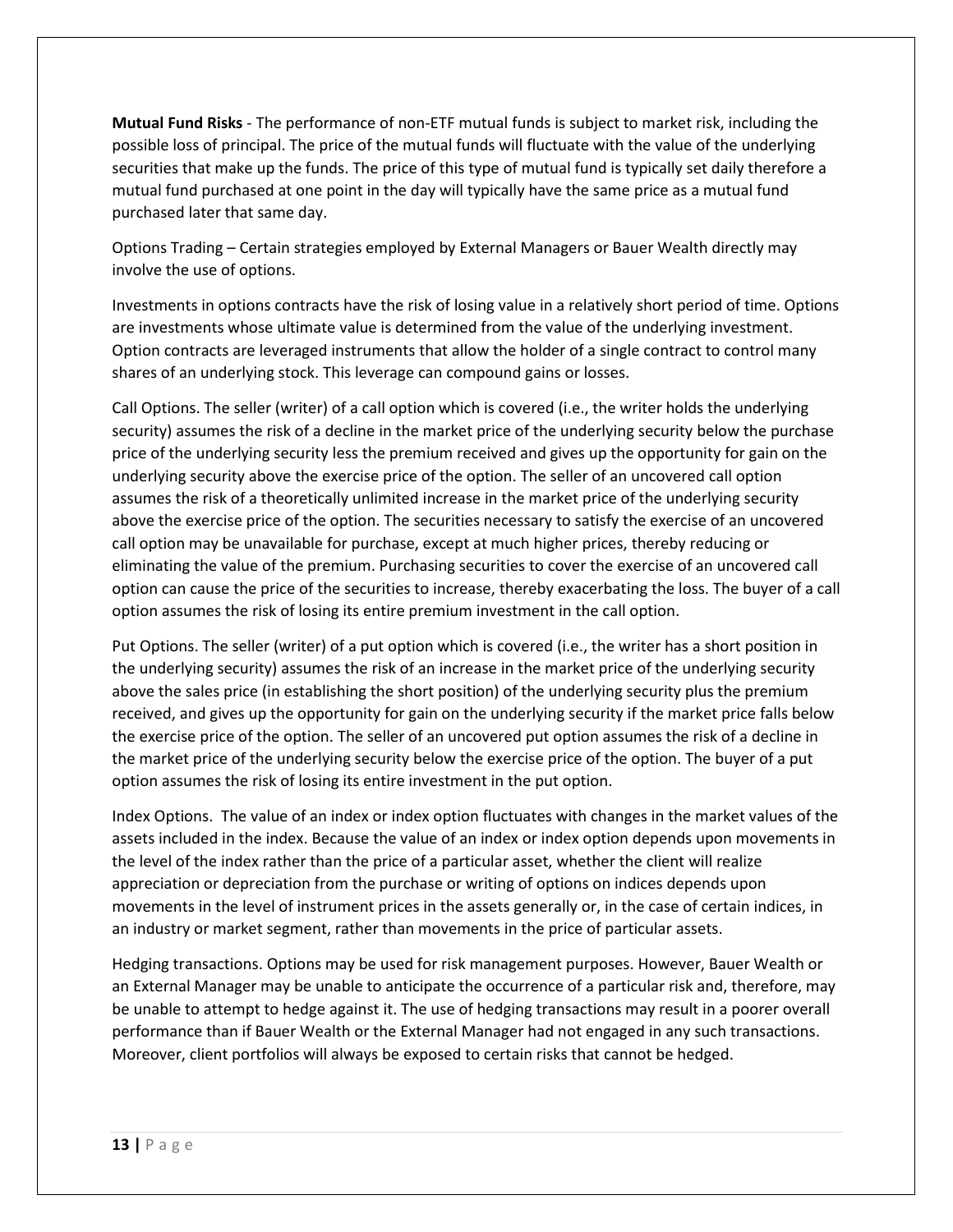**Illiquid Securities** – Investments in Private Funds or other private investment vehicles or private securities may underperform publicly offered and traded securities because such investments:

-Typically require investors to lock-up their assets for a period and may be unable to meet redemption requests during adverse economic conditions;

-Have limited or no liquidity because of restrictions on the transfer of, and the absence of a market for, interests in these funds;

-Are more difficult to monitor and value due to a lack of transparency and publicly available information about these funds;

-May have higher expense ratios and involve more inherent conflicts of interest than publicly traded investments; and

-Involve different risks than investing in registered funds and other publicly offered and traded securities. These risks may include those associated with more concentrated, less diversified investment portfolios, investment leverage and investments in less liquid and non-traditional asset classes.

#### **Use of External Managers**

Bauer Wealth may select certain External Managers to manage a portion of its clients' assets. In these situations, Bauer Wealth conducts due diligence of such managers, but the success of such recommendations relies to a large extent on the External Managers' ability to successfully implement their investment strategies. In addition, Bauer Wealth generally may not have the ability to supervise the External Managers on a day-to-day basis.

**Past performance is not a guarantee of future returns. Investing in securities and other investments involves a risk of loss that each Client should understand and be willing to bear. The risks can range from failing to keep pace with inflation to losing some or all the money invested. Clients are reminded to discuss these risks with the Advisor.**

#### **Cybersecurity**

The computer systems, networks and devices used by Bauer Wealth and service providers to us and our clients to carry out routine business operations employ a variety of protections designed to prevent damage or interruption from computer viruses, network failures, computer and telecommunication failures, human error, infiltration by unauthorized persons and security breaches. Despite the various protections utilized, systems, networks, or devices potentially can be breached. A client could be negatively impacted as a result of a cybersecurity breach. Cybersecurity breaches can include unauthorized access to systems, networks, or devices; infection from computer viruses or other malicious software code; and attacks that shut down, disable, slow, or otherwise disrupt operations, business processes, or website access or functionality. Cybersecurity breaches may cause disruptions and impact business operations, potentially resulting in financial losses to a client; impediments to trading; the inability by us and other service providers to transact business; violations of applicable privacy and other laws; regulatory fines, penalties, reputational damage, reimbursement or other compensation costs, or additional compliance costs; as well as the inadvertent release of confidential information. Similar adverse consequences could result from cybersecurity breaches affecting issuers of securities in which a client invests; governmental and other regulatory authorities; exchange and other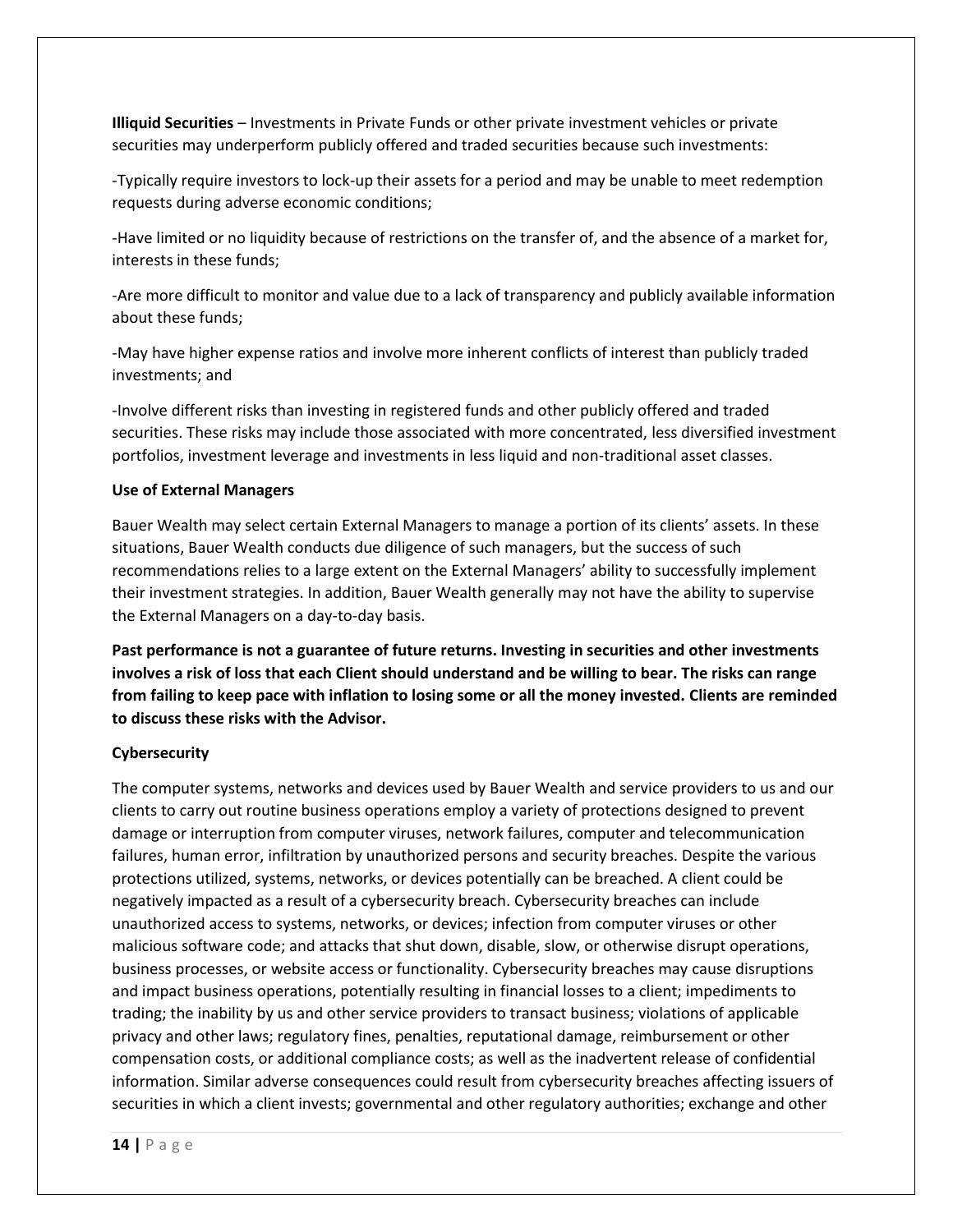financial market operators, banks, brokers, dealers, and other financial institutions; and other parties. In addition, substantial costs may be incurred by these entities in order to prevent any cybersecurity breaches in the future.

#### **Item 9 - Disciplinary Information**

Investment advisors are required to disclose legal or disciplinary events material to a client's evaluation. Neither Bauer Wealth Management, Inc, nor any supervised person has been involved in any activities resulting in any legal or disciplinary events.

#### **Item 10 - Other Financial Industry Activities and Affiliations**

#### Recommendation of External Managers

Bauer Wealth may recommend that clients use External Managers based on the client's needs and suitability. Bauer Wealth does not receive separate compensation, directly or indirectly, from such external managers for recommending that clients use their services. Bauer Wealth does charge its normal management fee for assets managed by External Managers.

Bauer Wealth does not have any other business relationships with the recommended External Managers.

#### Recommendation of Private Funds

As disclosed in Item 4.B, Bauer Wealth may recommend that clients invest in Private Funds based on the client's needs, financial condition, risk profile and other suitability factors. Bauer Wealth does not receive separate compensation, directly or indirectly, from the managers of unaffiliated Private Funds. In the case of a Private Fund that is affiliated with Bauer Wealth, or managed by an affiliate of Bauer Wealth, a Bauer Wealth affiliate or a Bauer Wealth-related person will benefit financially if Bauer Wealth recommends that its clients invest in the Private Fund. Please see Item 4 and Item 5 for more information.

#### **Item 11 - Code of Ethics, Participation or Interest in Client Transactions, and Personal Trading**

#### **Code of Ethics**

Bauer Wealth has implemented a Code of Ethics (the "Code") and our Fiduciary Oath (the "Oath") that defines our fiduciary commitment to each Client. This Code applies to all persons associated with Bauer Wealth (our "Supervised Persons"). The Code was developed to provide general ethical guidelines and specific instructions regarding our duties to you, our Client. Bauer Wealth and its Supervised Persons owe a duty of loyalty, fairness and good faith towards each Client. It is the obligation of Bauer Wealth's Supervised Persons to adhere not only to the specific provisions of the Code, but also to the general principles that guide the Code. The Code covers a range of topics that address employee ethics and conflicts of interest. To request a copy of our Code or Oath, please contact us at (719)575-9000 or via email a[t info@Bauerwealthmanagement.com.](mailto:info@Bauerwealthmanagement.com)

#### **Personal Trading with Material Interest**

Bauer Wealth does not have a material interest in any securities traded in Client accounts.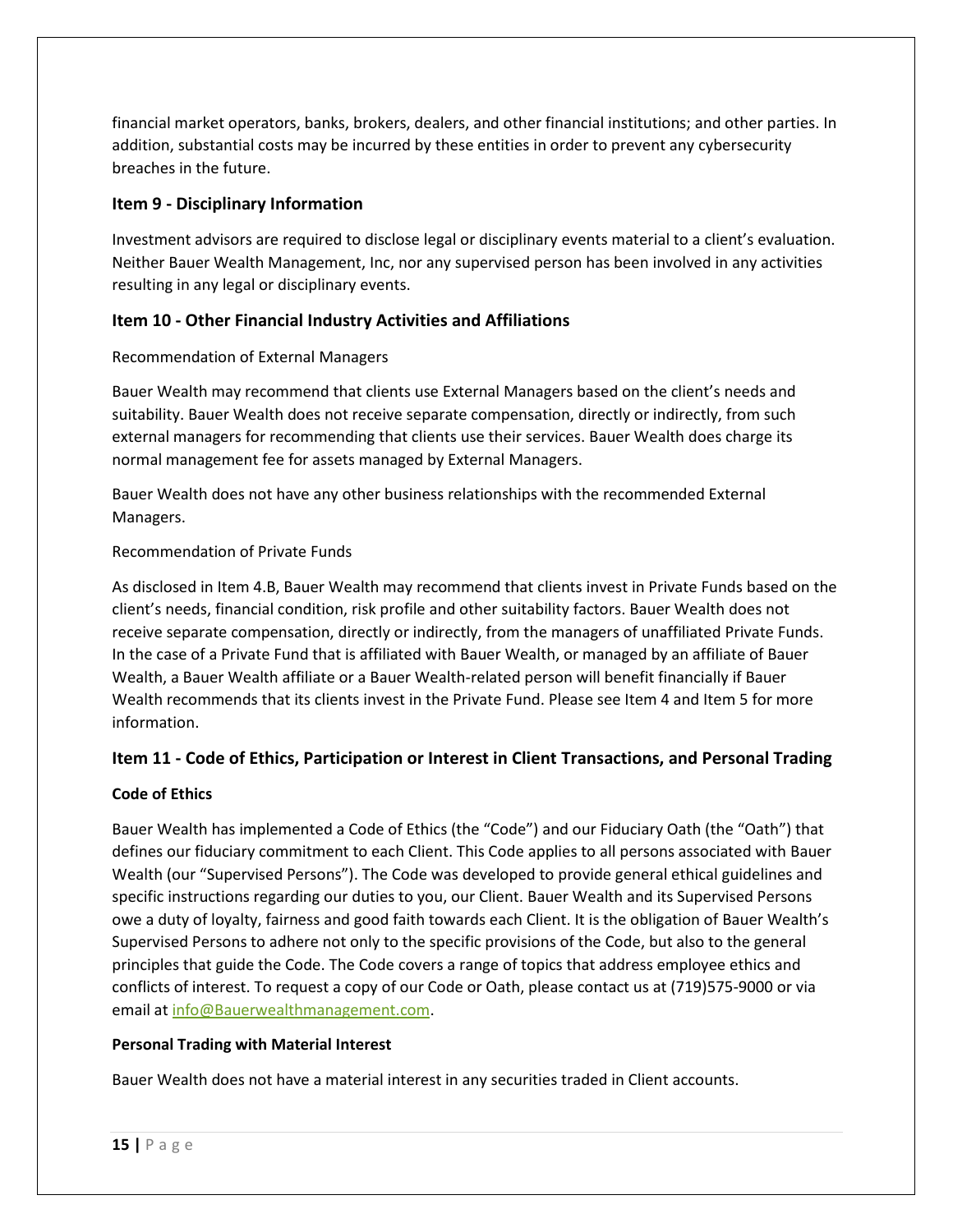#### **Personal Trading in Same Securities as Clients**

The Advisor has adopted personal trading policies to mitigate conflicts of interest. Bauer Wealth will not front run trades and aggregates trades with clients.

#### **Personal Trading at Same Time as Client**

While Bauer Wealth allows our Supervised Persons to purchase or sell the same securities that may be recommended to and purchased on behalf of Clients, such trades are traded afterwards or based on prices at the close of the market. At no time will Bauer Wealth, or any Supervised Person of Bauer Wealth, transact in any security to the detriment of any Client

#### **Item 12 - Brokerage Practices**

Where Bauer Wealth does not exercise discretion over the selection of the Custodian, we recommend that our clients use Fidelity Investments ("Fidelity"), Millennium Trust ("MT"), or First Republic Bank as a qualified custodian. We receive various services and economic benefits from these custodians. As an example, Bauer Wealth's Clients have access to Fidelity's trading platform which allows us to provide services to our clients and integrates into our client portal and financial planning software.

These relationships give us an incentive to recommend these custodians to our clients which is a conflict of interest. Still, we have a fiduciary duty to our clients and put the interests of our clients first. Ultimately, we chose to recommend these custodians based on the services to our clients because of their competitive commission pricing, trade execution speed, performance reporting, cost basis reporting, statement readability, cyber security, customer service, brand quality, and fiduciary status.

The Client will engage our custodians (herein the "Custodian") to safeguard Client assets and authorize Bauer Wealth to direct trades to this Custodian as agreed in the Investment Management Agreement. Further, Bauer Wealth does not have the discretionary authority to negotiate commissions on behalf of our Clients on a trade-by trade basis.

Bauer Wealth maintains an institutional relationship with custodians, whereby each one provides various economic benefits (Please see Item 14 below).

#### **Following are additional details regarding the brokerage practices of the Advisor:**

**Brokerage Referrals** - Bauer Wealth does not receive any compensation from any third party in connection with the recommendation for establishing an account

**Soft Dollars** - Soft dollars are revenue programs offered by broker-dealers/custodians whereby an advisor enters into an agreement to place security trades with the broker in exchange for research and other services. Bauer Wealth does not participate in soft dollar programs sponsored or offered by any custodian. Bauer Wealth recommends that Clients establish their account[s] primarily at Fidelity, in which the Advisor maintains an institutional relationship. The Advisor receives discounts and other economic benefits as a result of this relationship. Please see item 14 for more details.

**Directed Brokerage** - All Clients are serviced on a "directed brokerage basis", where Bauer Wealth will place trades within the established account[s] at the Custodian designated by the Client. Further, all Client accounts are traded within their respective brokerage account[s] at the Custodian. The Advisor will not engage in any principal transactions (i.e., trade of any security from or to the Advisor's own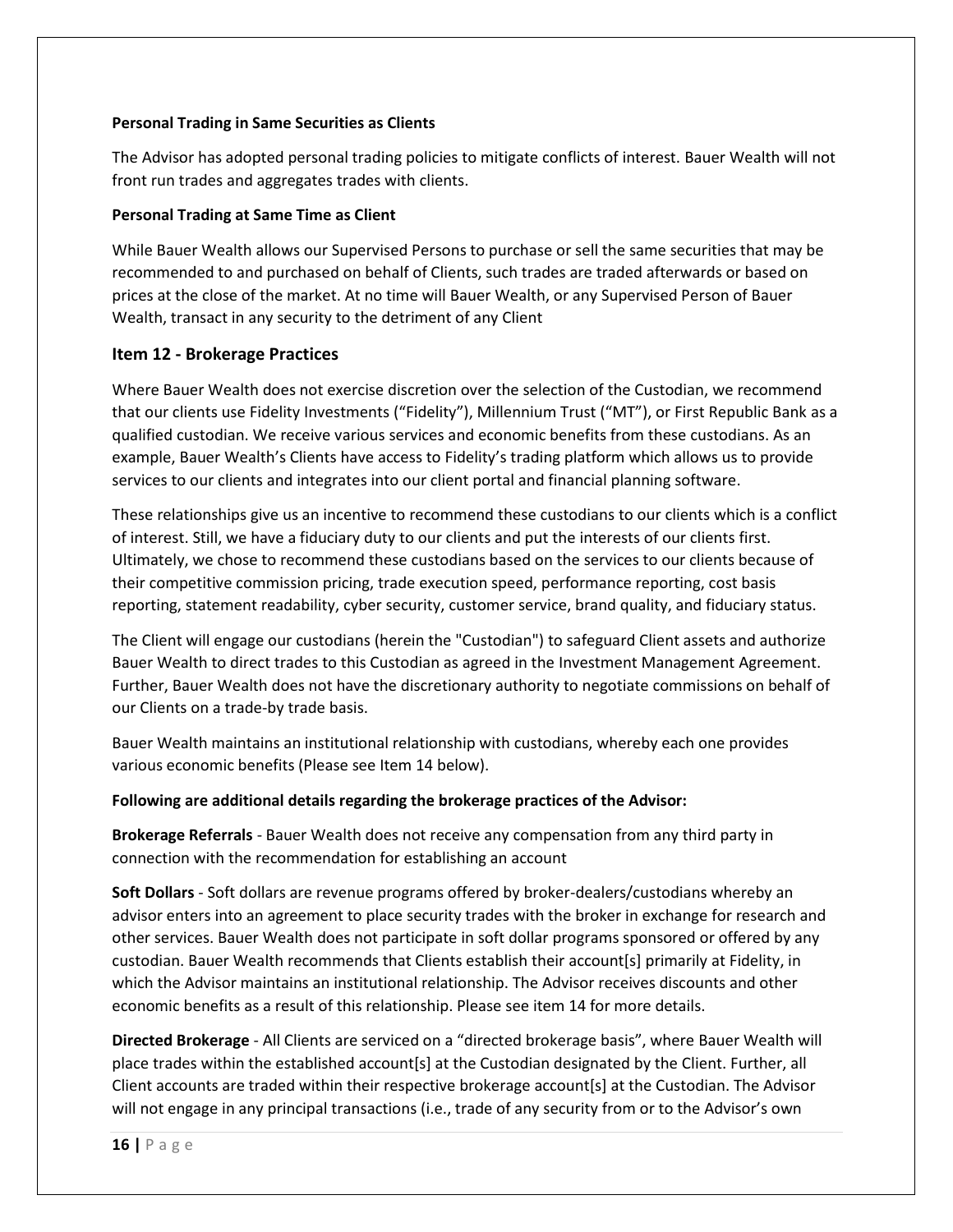account) or cross transactions with other Client accounts (i.e., purchase of a security into one Client account from another Client's account[s]). Bauer Wealth will not be obligated to select competitive bids on securities transactions and does not have an obligation to seek the lowest available transaction costs. These costs are determined by the Custodian.

#### **Item 13 - Review of Accounts**

#### **Frequency of Reviews**

Securities in Client accounts are monitored on a regular and consistent basis by Mr. Daniel Bauer President and Chief Compliance Officer of Bauer Wealth. Bauer Wealth is obligated to conduct formal reviews annually or more frequently depending on the needs of the Client.

Mr. Bauer or Mr. Heitzmann will also meet face-to-face or over the phone to discuss performance, financial planning goals, and other objectives with Clients. Reviews may be performed less or more frequently and can be triggered by life events or by market factors like geopolitical events likely to materially influence markets.

#### **Causes for Reviews**

In addition to the investment monitoring noted in Item 13.A, each Client account shall be reviewed at least annually. Reviews may be conducted more or less frequently at the Client's request. Accounts may be reviewed as a result of major changes in economic conditions, known changes in the Client's financial situation, and/or large deposits or withdrawals in the Client's account[s]. The Client is encouraged to notify Bauer Wealth if changes or significant life events occur in the Client's personal financial situation that might adversely affect the Client's investment plan. Additional reviews may be triggered by material market, economic or political events.

#### **Review Reports**

The Client will receive brokerage statements no less than quarterly from the Custodian. These brokerage statements are sent directly from the Custodian to the Client. The Client may also establish electronic access to the Custodian's website so that the Client may view these reports and their account activity. Client brokerage statements will include all positions, transactions and fees charged by custodian and advisors relating to the Client's account[s].

#### **Item 14 - Client Referrals and Other Compensation**

#### **Compensation Received by Bauer Wealth**

Bauer Wealth does not receive commissions or other compensation from product sponsors, brokerdealers or any un- related third party. Bauer Wealth may refer Clients to various third parties to provide certain financial services necessary to meet the goals of its Clients. Likewise, Bauer Wealth may receive referrals of new Clients from a third-party.

#### **Participation in Institutional Advisor Platform**

Bauer Wealth participates in the institutional advisor program (the "Program") offered by Fidelity Investments. Fidelity offers to independent investment advisors services, which include custody of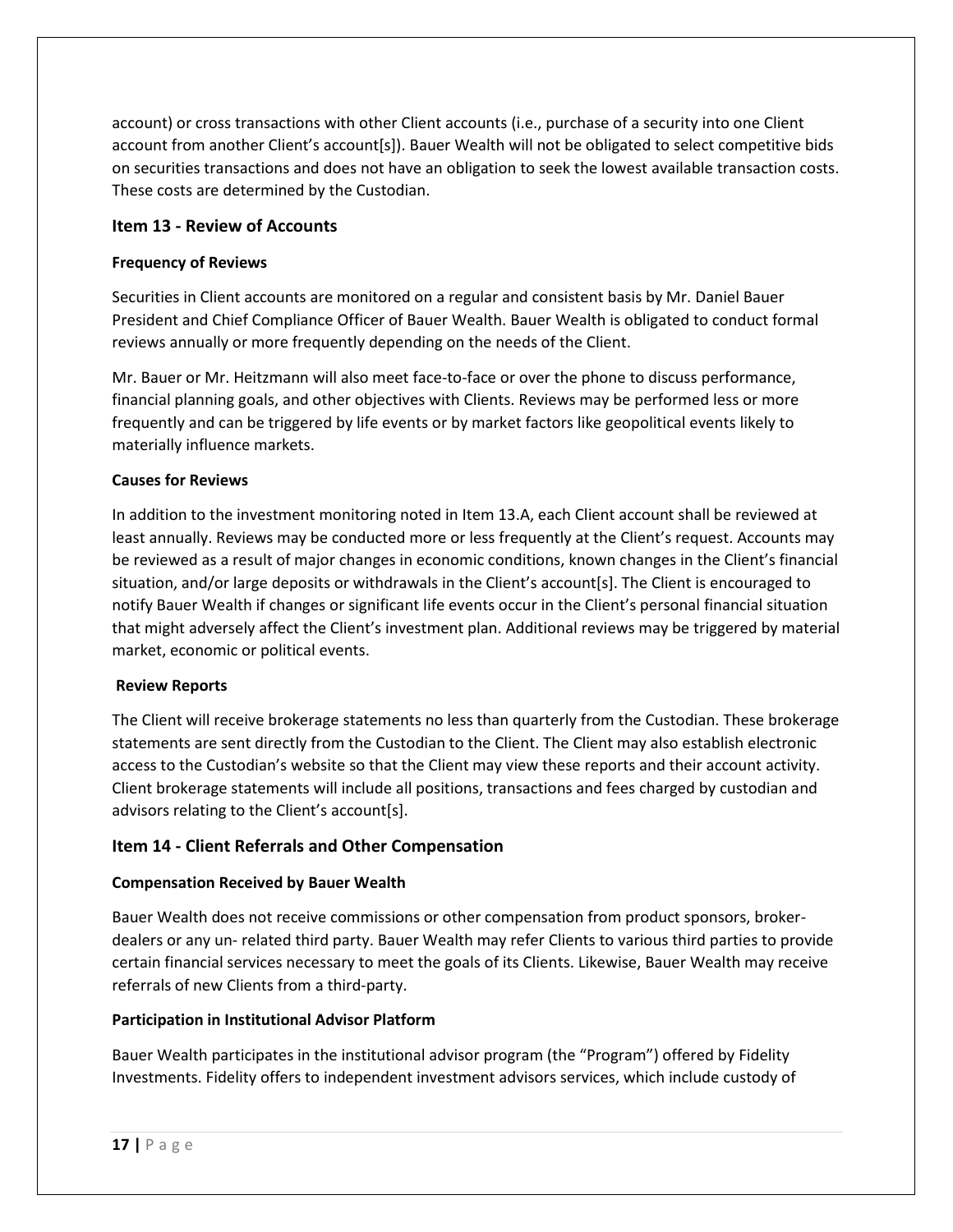securities, trade execution, clearance and settlement of transactions. The Advisor receives some benefits from Fidelity through its participation in the Program.

As disclosed above, Bauer Wealth participates in Fidelity's institutional customer program and the Advisor does recommend Fidelity to Clients for custody and brokerage services. There is no direct link between the Advisor's participation in the program and the investment advice it gives to its Clients, although the Advisor receives economic benefits through its participation in the program that are typically not available to Fidelity retail investors. These benefits include the following products and services (provided without cost or at a discount): receipt of duplicate Client statements and confirmations; research related products and tools; consulting services; access to a trading desk serving the Advisor participants; access to block trading (which provides the ability to aggregate securities transactions for execution and then allocate the appropriate shares to Client accounts); the ability to have advisory fees deducted directly from Client accounts; access to an electronic communications network for Client order entry and account information; access to mutual funds with no transaction fees and to certain institutional money managers; and discounts on compliance, marketing, research, technology, and practice management products or services provided to the Advisor by third party vendors. Fidelity may also have paid for business consulting and professional services received by the Advisor's related persons. Some of the products and services made available by Fidelity through the program may benefit the Advisor but may not benefit its Client accounts. These products or services may assist the Advisor in managing and administering Client accounts, including accounts not maintained at Fidelity. Other services made available by Fidelity are intended to help the Advisor manage and further develop its business enterprise. The benefits received by the Advisor or its personnel through participation in the program do not depend on the amount of brokerage transactions directed to Fidelity. As part of its fiduciary duties to clients, Bauer Wealth endeavors at all times to put the interests of its clients first. Clients should be aware, however, that the receipt of economic benefits by Bauer Wealth or its related persons in and of itself creates a conflict of interest and may indirectly influence the Advisor's choice of Fidelity for custody and brokerage services.

#### **Client Referrals from Solicitors**

Bauer Wealth does not engage paid solicitors for Client referrals.

#### **Item 15 - Custody**

Bauer Wealth requires clients to use Fidelity as custodian. Bauer Wealth does not accept or maintain custody of any Client accounts, except for the authorized deduction of the Advisor's fees (please see Item 5 for more information regarding direct deduction). All Clients must place their assets with a "qualified custodian". Clients are required to engage the Custodian to retain their funds and securities and direct Bauer Wealth to utilize the Custodian for the Client's security transactions. Clients should review statements provided by the Custodian and compare to any invoices provided by Bauer Wealth to ensure accuracy (as the Custodian does not perform this review) and promptly notify Bauer Wealth of any discrepancies. For more information about custodians and brokerage practices, see Item 12 – Brokerage Practices.

#### **Item 16 - Investment Discretion**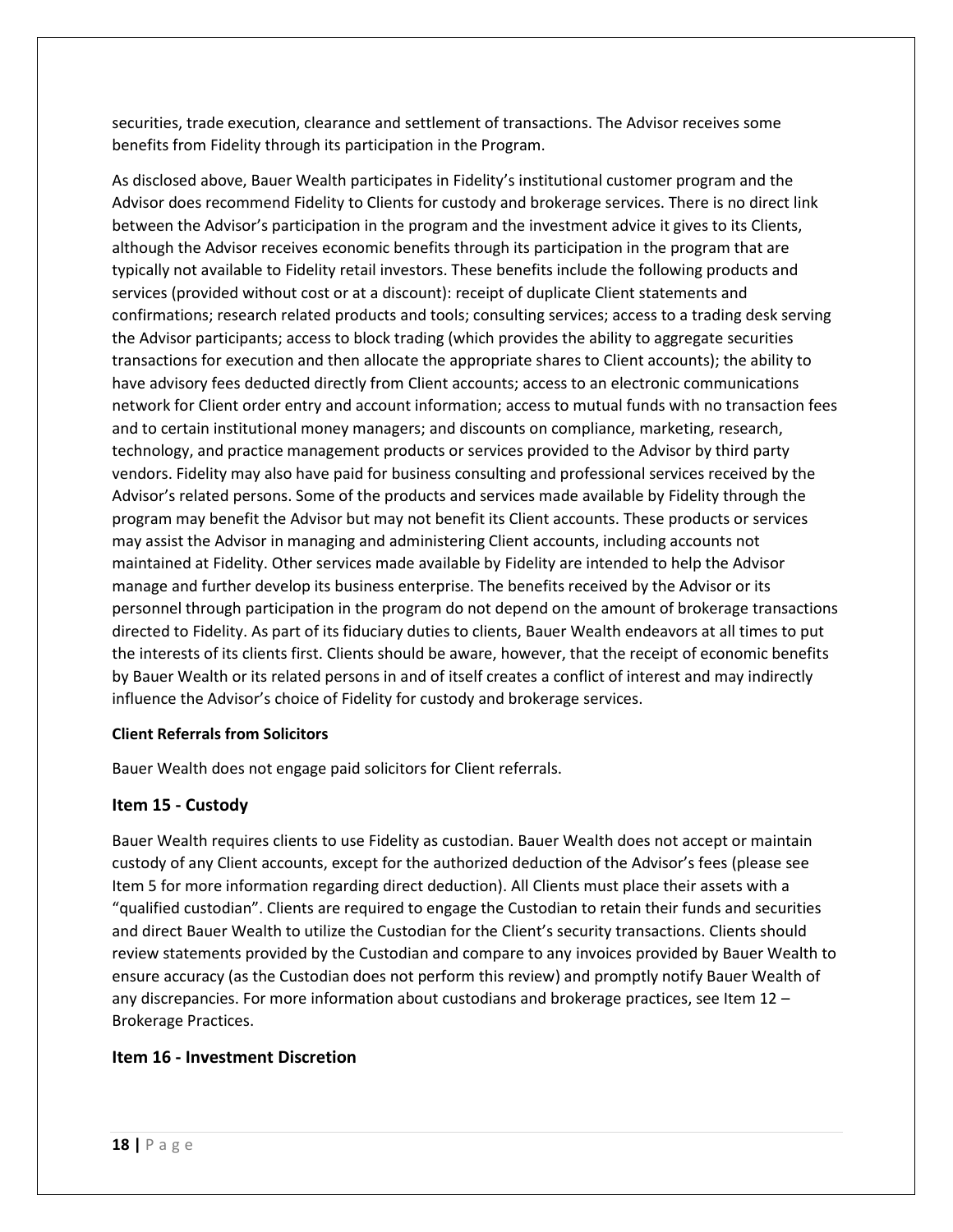Bauer Wealth requires clients to provide discretion and use Fidelity as their custodian. Bauer Wealth is authorized to purchase and sell securities consistent with the client's stated investment objectives and risk tolerance pursuant to the Investment Management Agreement. Discretionary management means we trade without prior client authorization from the client. All discretionary trades made by Bauer Wealth will be in accordance with each Client's investment objectives and goals.

We obtain a Full Discretionary Trading Authorization from each client before assuming authority to trade client accounts. Certain investments may require additional written client consent.

Clients may impose restrictions on making certain securities transactions. If a client chooses to impose a restriction, Bauer Wealth will record this information in our client contracts and IPS.

#### **Item 17 - Voting Client Securities**

You may periodically receive proxies or other similar solicitations sent directly from your selected custodian or transfer agent. While we do not anticipate receiving duplicate copies, we do not forward these or any correspondence relating to the voting of your securities, class action litigation, or other corporate actions. Our firm does not vote proxies on your behalf. We will answer questions and provide guidance with respect to proxy voting request or other corporate matters.

You will maintain exclusive responsibility for directing the manner in which proxies solicited by issuers of securities that are beneficially owned by you shall be voted, as well as making all other elections relative to mergers, acquisitions, tender offers or other legal matters or events pertaining to your holdings. You should consider contacting the issuer or your legal counsel involving specific questions you may have with respect to a particular proxy solicitation or corporate action.

#### **Item 18 – Financial Information**

A balance sheet is not required to be provided because Bauer Wealth does not serve as a custodian for client funds or securities, and we do not require prepayment of fees of more than \$1200 per client and six months or more in advance.

Bauer Wealth has no condition that is reasonably likely to impair our ability to meet contractual commitments to our Clients.

Bauer Wealth has no bankruptcy petitions to disclose.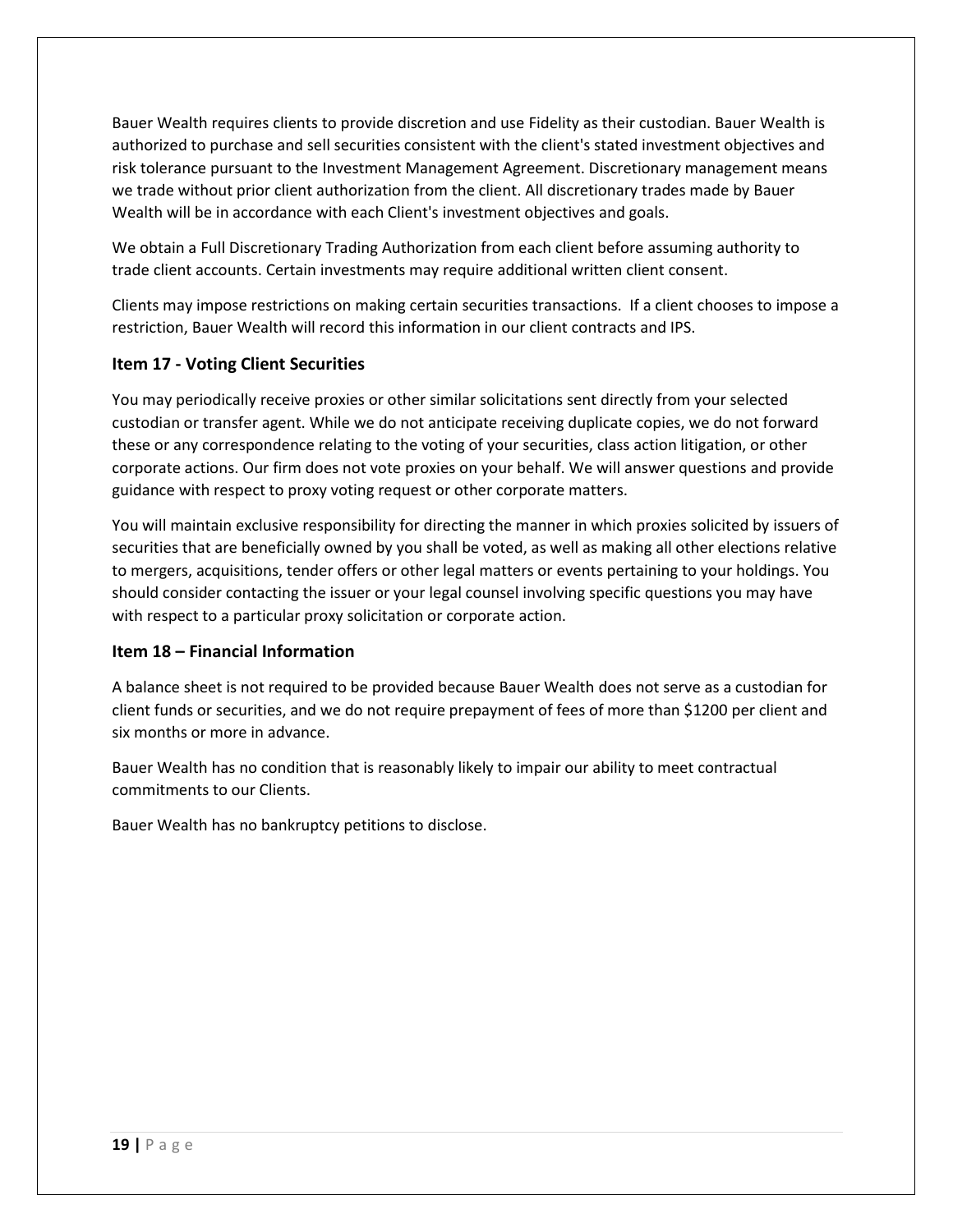## Bauer Wealth Management

**DANIEL BAUER®**

**PRESIDENT & CCO**

**BAUER WEALTH MANAGEMENT, INC**

**5755 Mark Dabling Blvd. Suite 245 Colorado Springs, CO. 80919 719-575-9000 Bauerwealthmanagement.com**

# Form ADV Part 2B Investment Advisor Brochure Supplement

#### DECEMBER 02, 2021

This brochure supplement provides information about Daniel Bauer **CRD# 2892722** that supplements the Bauer Wealth Management brochure. You should have received a copy of that brochure. Please contact Daniel Bauer if you did not receive Bauer Wealth Management's brochure or if you have any questions about the contents of this supplement.

Additional information about Daniel Bauer also is available on the SEC's website at [www.adviserinfo.sec.gov.](http://www.adviserinfo.sec.gov/)

**20 |** P a g e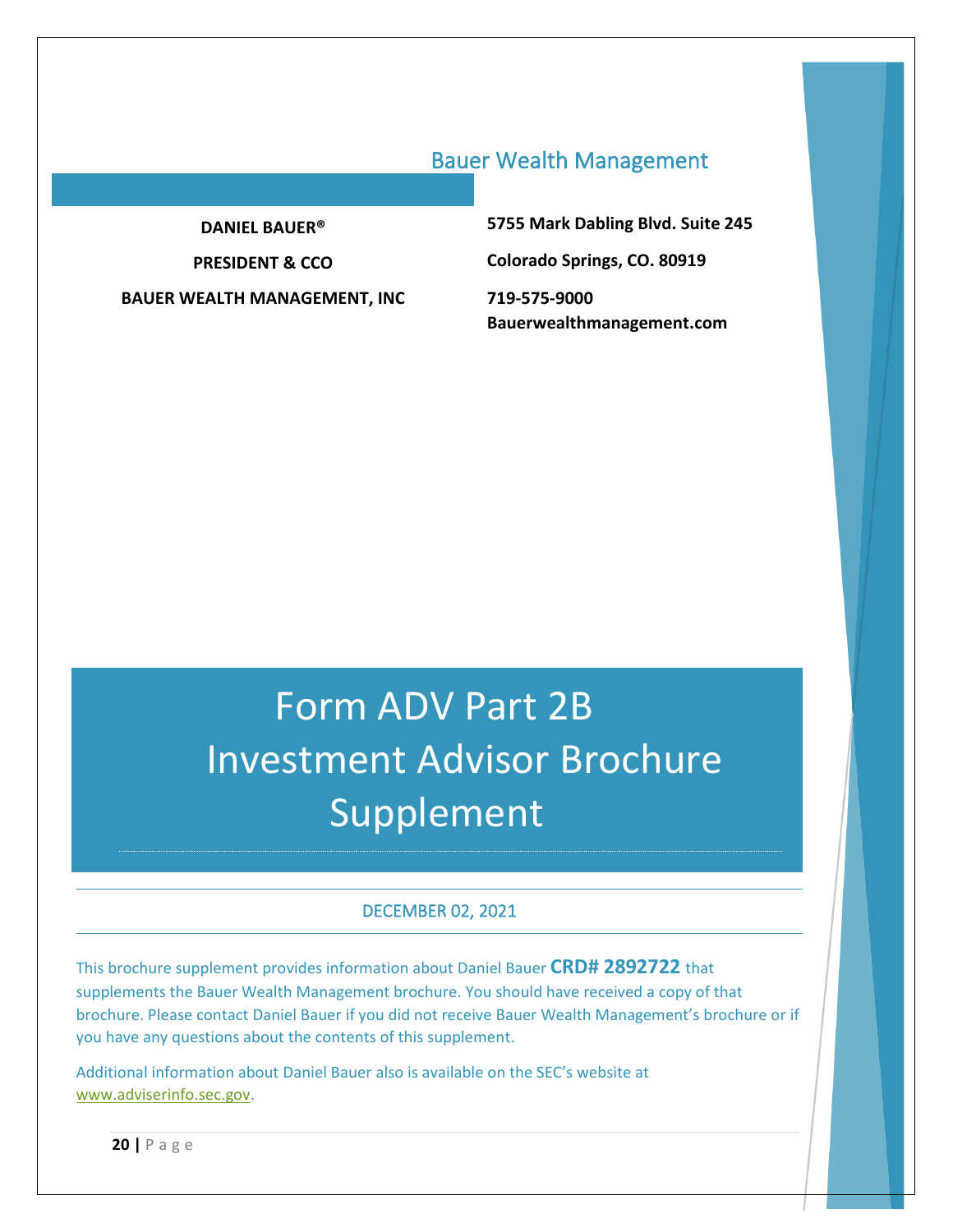## **Daniel C. Bauer, President, CCO Bauer Wealth Management, Inc** 5755 Mark Dabling Blvd, Suite 245. Colorado Springs, CO. 80919 (719) 575-9000 [www.bauerwealthmanagement.com](http://www.bauerwealthmanagement.com/)

#### **Educational Background and Business Experience**

Dan Bauer was born February 6, 1974. He attended Ricks College in Idaho for two years and is a graduate of the University of Colorado Denver and the College for Financial Planning.

Dan Bauer is founder and Chief Investment Officer of Bauer Wealth Management. With 23 years as an investment advisor and 20 years of portfolio management experience he brings an intimate understanding of portfolio management and all-inclusive wealth management.

Having spent the vast majority of his career focused on high net-worth individuals, foundations and endowments his understanding of risk-controlled investing and goal-oriented planning is superb. Dan is a Colorado native where he and his five wonderful daughters, Lauren, Elizabeth, Madison, Alexis and Katelynn love being outside enjoying all Colorado has to offer.

Additional information regarding Mr. Bauer's employment history is included below.

#### **Employment History**

| President and Chief Compliance Officer, Bauer Wealth Management | 4/2010 to Present |
|-----------------------------------------------------------------|-------------------|
| Chief Investment Officer, Altruistic Investing -                | 6/2017 to 12/2019 |
| Bank Products. Charles Schwab Bank -                            | 2/2005 to 3/2010  |
| Rep. Charles Schwab & Co. $-$                                   | 02/1998-03/2010   |

We require those individuals giving investment advice to clients to have an undergraduate degree and a minimum of 5 years of substantive investment-

related experience. In addition, all individuals must also hold all required licenses or designations, have passed all relevant examinations required by the overseeing regulatory agencies (generally, either Series 65 or Series 7 and 66), and be registered with those agencies, if applicable

#### **Disciplinary Information**

Neither Bauer Wealth Management, LLC, nor any supervised person has been involved in any activities resulting in any legal or disciplinary events.

#### **Other Business Activities**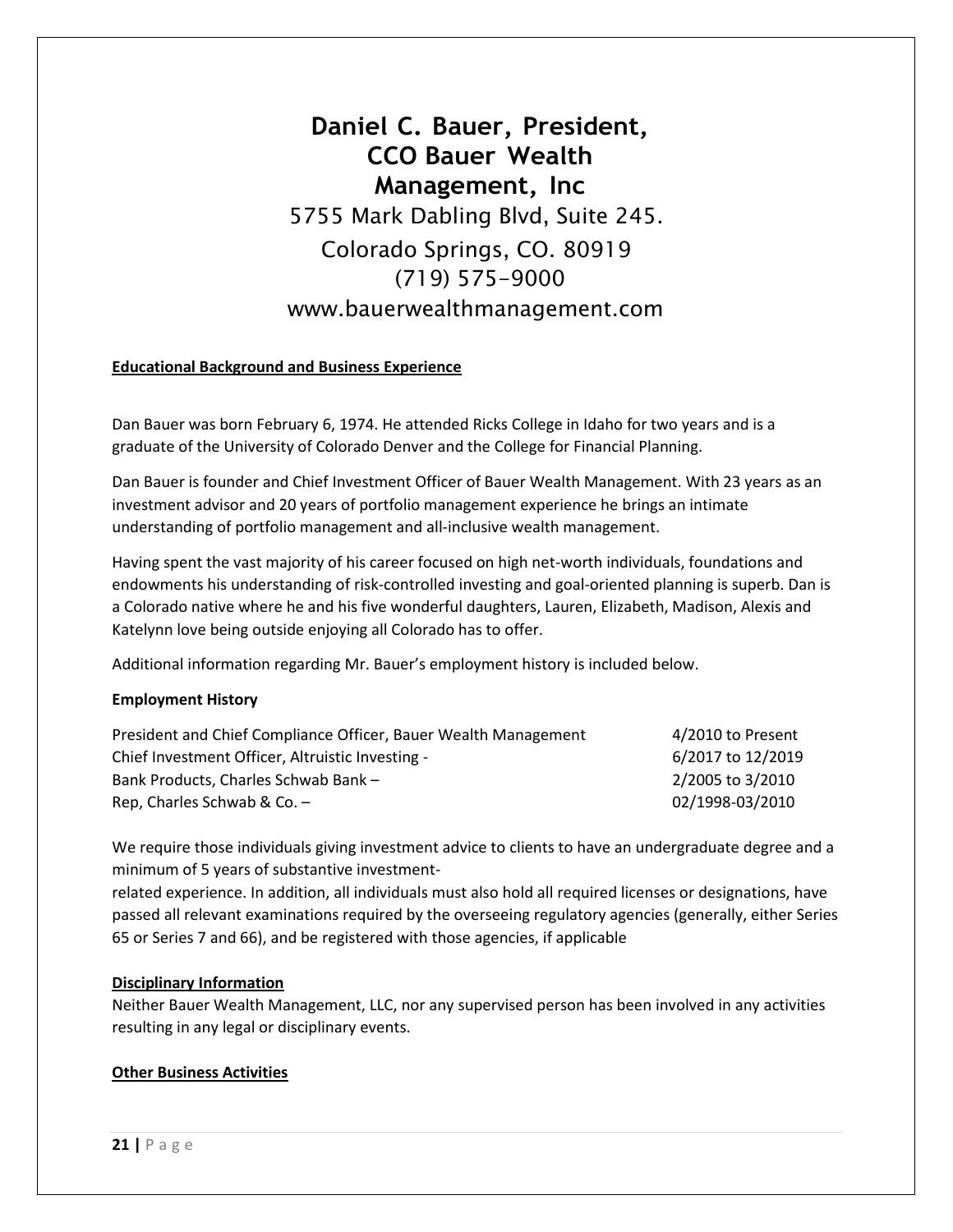No additional business activities to disclose.

#### **Additional Compensation**

Our supervised persons do not receive any economic benefit outside of regular salaries or bonuses.

#### **Supervision**

Dan Bauer, president and CCO of Bauer Wealth Management, LLC, maintains supervision by regularly reviewing client reports, emails, trading tickets as well as personal securities transactions. Dan Bauer may be reached at (719) 575-9000.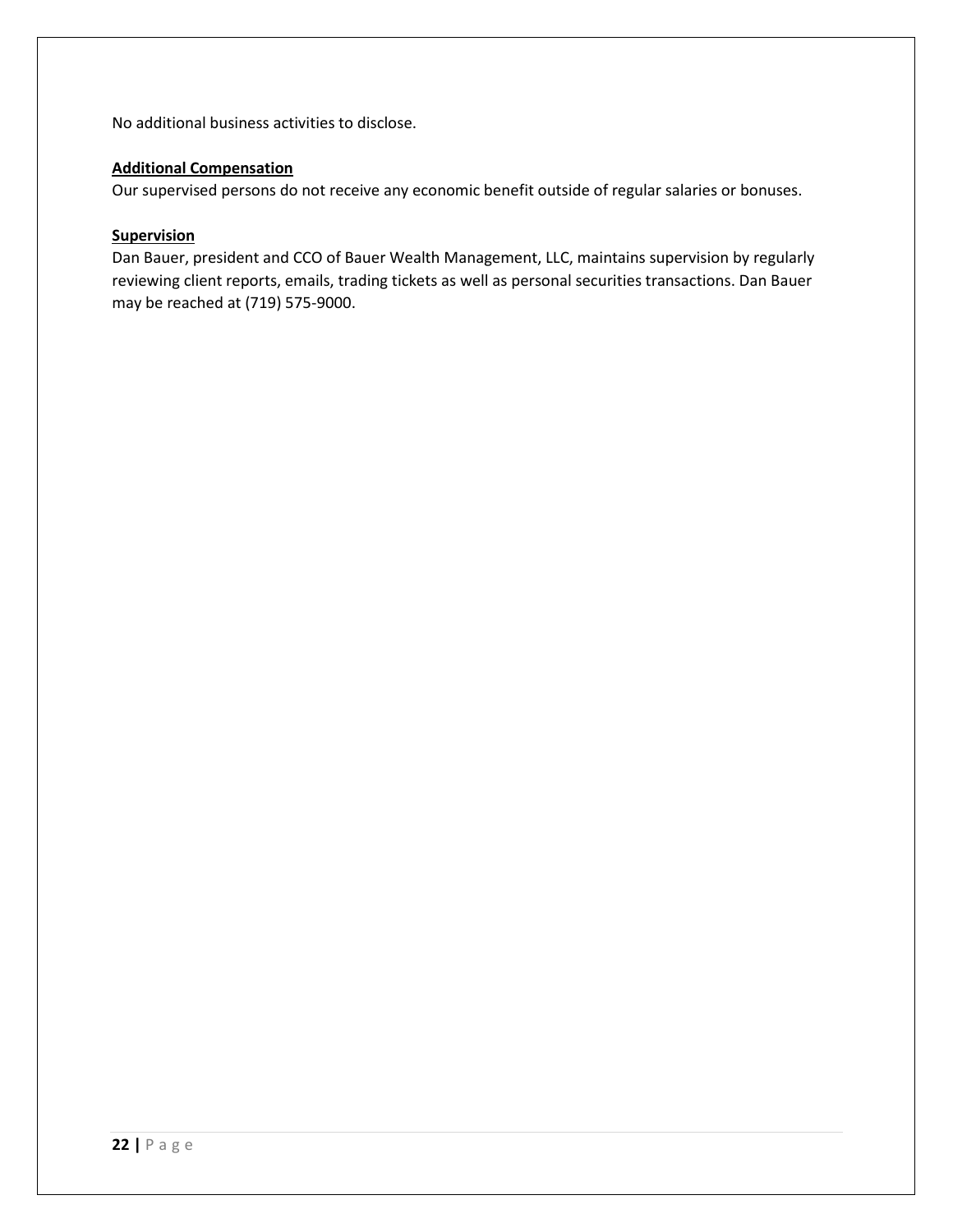**Stephen D. Heitzmann MSF, CRPC ®, Chief Executive Officer**

**Bauer Wealth Management, LLC** 5755 Mark Dabling Blvd, Suite 245 Colorado Springs, CO. 80919 (719) 575-9000

[www.bauerwealthmanagement.com](http://www.bauerwealthmanagement.com/)

December 02, 2021

This brochure supplement provides information about Stephen D. Heitzmann (CRD# 5900481) that supplements the Bauer Wealth Management brochure. You should have received a copy of that brochure. Please contact Dan Bauer if you did not receive Bauer Wealth Management's brochure of if you have any questions about the contents of this supplement.

Additional information about Dan Bauer also is available on the SEC's website at [www.adviserinfo.sec.gov.](http://www.adviserinfo.sec.gov/)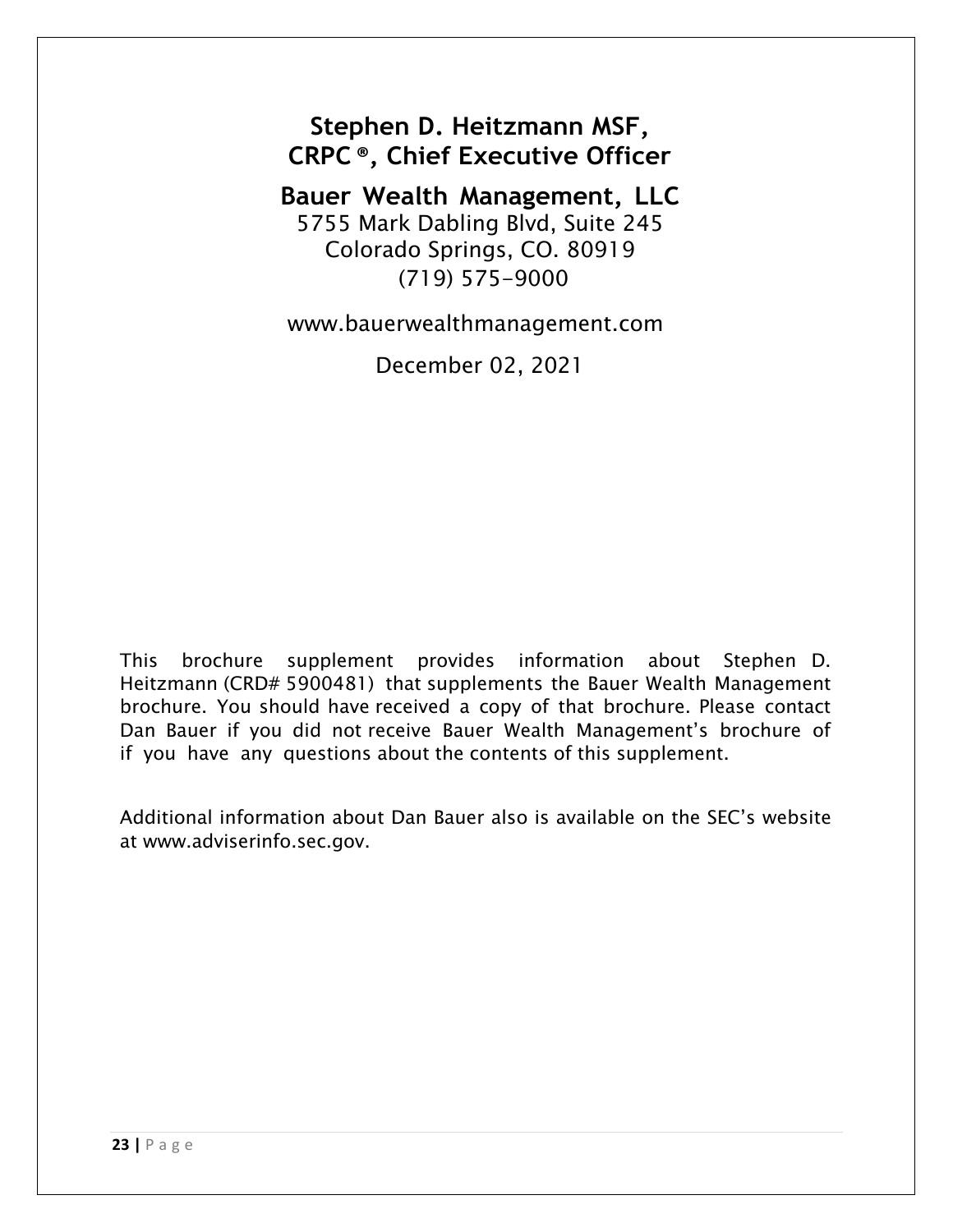#### **Educational Background and Business Experience**

Stephen Heitzmann MSF, CRPC® was born October 16, 1987. He attended Colorado State University in Fort Collins, CO where he obtained a Bachelor of Arts in Economics in 2010. He obtained a Master of Science in Finance from the College for Financial Planning in 2017.

Stephen Heitzmann is an investment advisor, blogger, and avid sports enthusiast. He was a Co-founder and CEO of Altruistic Investing LLC, as well as a financial advisor at Bauer Wealth Management LLC, both investment advisory firms based in Colorado Springs.

Stephen co-founded Altruistic Investing LLC with the goal of empowering others and changing the way people think about investing. He believes that properly managing risk and thoughtful financial planning will give people back their most important non-renewable asset, time. He believes this advice and subsequent peace of mind should be available to all investors. He brings strong character values, has many years of financial services experience to write about and share, and has been mentioned in financial publications. He and his wife Chelsea live in Colorado Springs, CO where they enjoy many outdoor adventures from skiing fresh powder to playing competitive sports and climbing the Rocky Mountains.

Additional information regarding Mr. Heitzmann's employment history is included below.

#### **Employment History**

| Chief Executive Officer, Bauer Wealth Management                    | 01/2020 to Present |
|---------------------------------------------------------------------|--------------------|
| Co-Founder and CEO, Altruistic Investing LLC -                      | 09/2017 to 12/2019 |
| Broker Dealer Risk, Compliance and Operations, TIAA -               | 05/2014 to 08/2017 |
| Registered Financial Advisor and Securities Broker, T. Rowe Price - | 01/2011 to 05/2014 |

We require those individuals giving investment advice to clients to have an undergraduate degree and a minimum of 5 years of substantive investment-

related experience. In addition, all individuals must also hold all required licenses or designations, have passed all relevant examinations required by the overseeing regulatory agencies (generally, either Series 65 or Series 7 and 66), and be registered with those agencies, if applicable

#### **Disciplinary Information**

Neither Bauer Wealth Management, LLC, nor any supervised person has been involved in any activities resulting in any legal or disciplinary events.

#### **Other Business Activities**

Mr. Heitzmann has no other business activities to disclose at this time.

#### **Additional Compensation**

Our supervised persons do not receive any economic benefit outside of regular salaries or bonuses.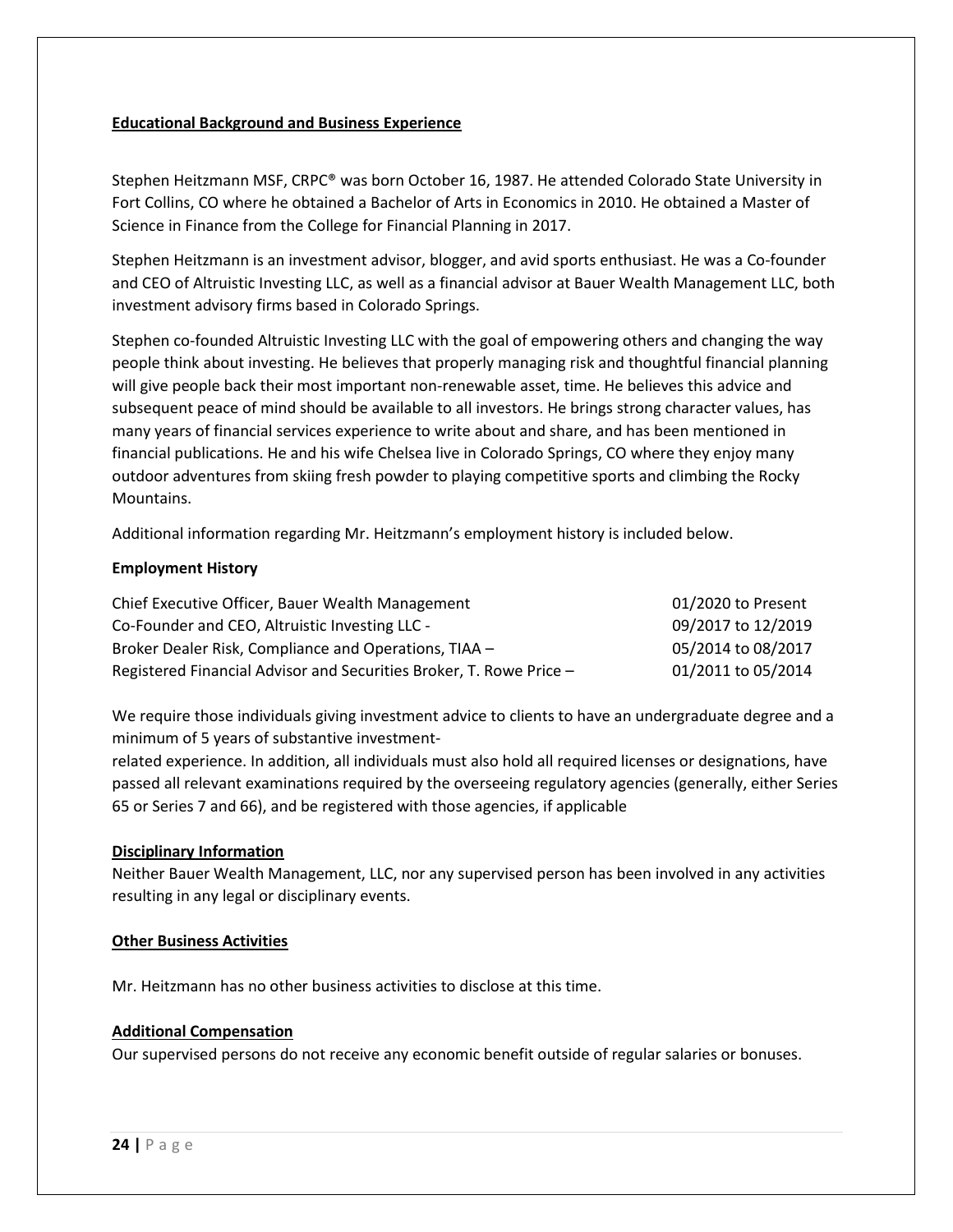#### **Supervision**

Dan Bauer, president and CCO of Bauer Wealth Management, LLC, maintains supervision by regularly reviewing client reports, emails, trading tickets as well as personal securities transactions. Dan Bauer may be reached at (719) 575-9000.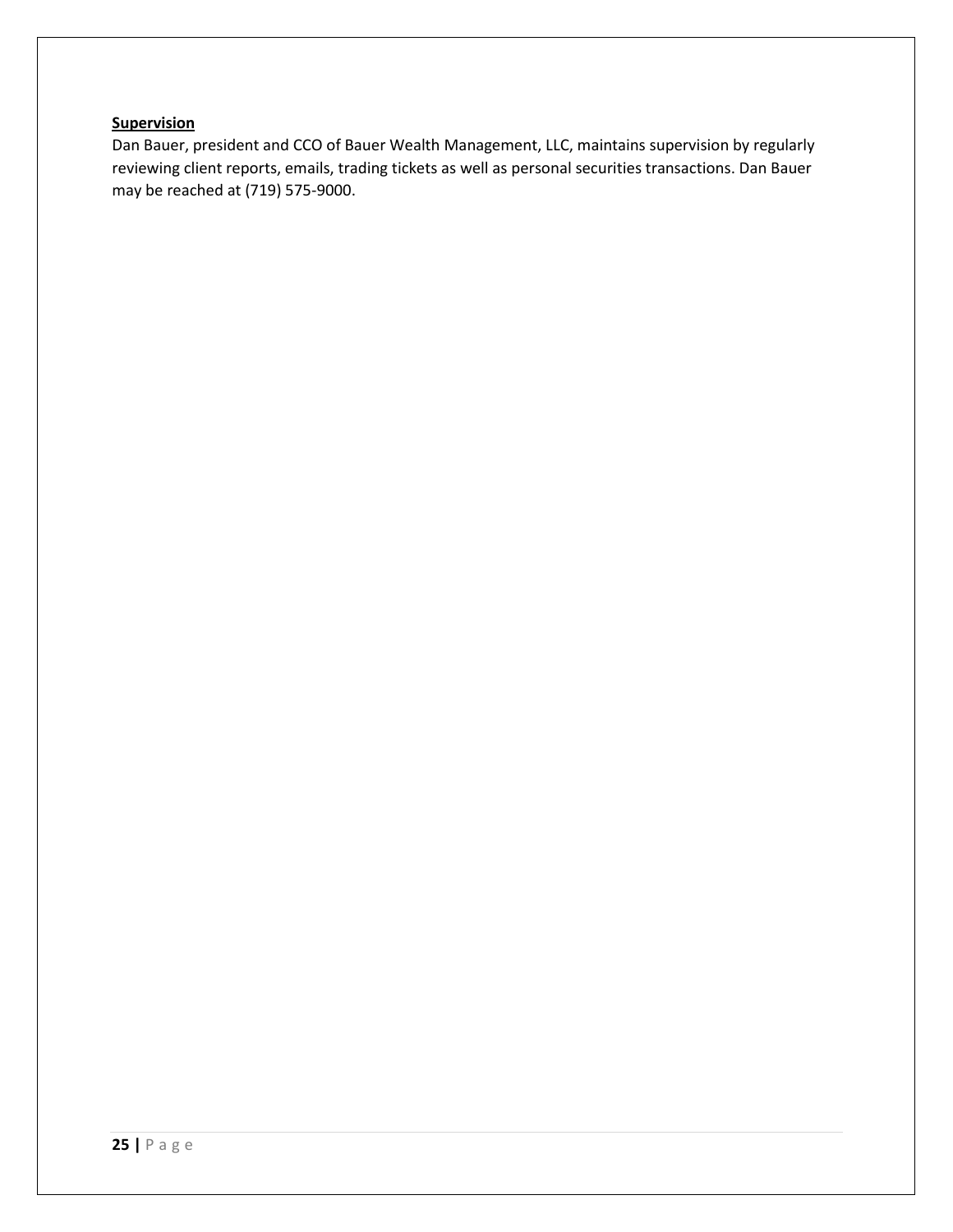## **Christopher Franz, Chief Strategy Officer**

**Bauer Wealth Management, LLC** 5755 Mark Dabling Blvd, Suite 245 Colorado Springs, CO. 80919 (719) 575-9000

[www.bauerwealthmanagement.com](http://www.bauerwealthmanagement.com/)

December 02, 2021

This brochure supplement provides information about Stephen D. Heitzmann (CRD# 5900481) that supplements the Bauer Wealth Management brochure. You should have received a copy of that brochure. Please contact Dan Bauer if you did not receive Bauer Wealth Management's brochure of if you have any questions about the contents of this supplement.

Additional information about Dan Bauer also is available on the SEC's website at [www.adviserinfo.sec.gov.](http://www.adviserinfo.sec.gov/)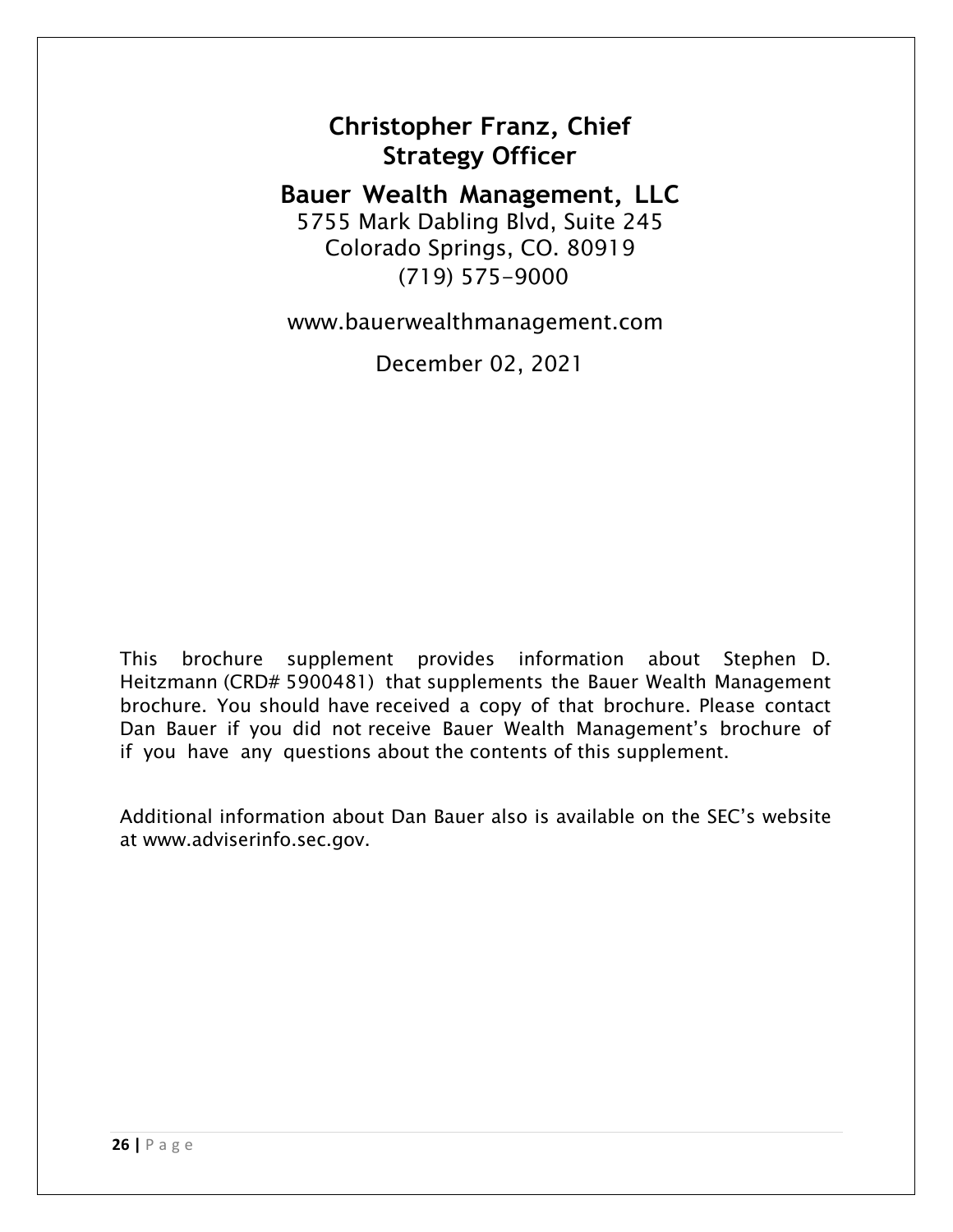#### **Educational Background and Business Experience**

Christopher Franz was born September 6, 1972. He attended Worcester Polytechnic Institute where he obtained a Bachelor of Science in Electrical and Computer Engineering in 1994. He obtained a Master of Science in Electrical Engineering from Stanford University in 1995

Chris has over 20 years of experience in building and scaling high technology, high growth companies. Chris has founded more than 10 startups focusing on emerging technology, data analytics, SaaS software and data center systems. He has built companies funded by Venture Capital, Angel Capital and Bootstrapping. He is a respected mentor, board member and leader of the startup movement in Colorado.

Additional information regarding Mr. Franz's employment history is included below.

#### **Employment History**

| Chief Strategy Officer, Bauer Wealth                  | 2020 to Present |
|-------------------------------------------------------|-----------------|
| Managing Director, Pioneer Fund                       | 2016 to Present |
| Managing Director/Founder, Wavelength Ventures -      | 2005 to Present |
| CEO, Intelligent Payload Solutions, Inc-              | 2005 to Present |
| EVP, First Capital Ventures -                         | 2015 to 2017    |
| Chief Executive Officer, Atrium Capital Markets Group | 2008 to 2014    |
| Founder, Totem, LLC -                                 | 2012 to 2013    |
| VP, Programs, NAVSYS Corp-                            | 2004 to 2005    |
| Founder/Owner, The Shoreline Group -                  | 1995 to 2004    |
| Systems Engineer/Welder, Terra Engineering            | 2003 to 2004    |
| Capture Manager, Northrop Grumman -                   | 2002 to 2004    |
| VP. Programs, HealthAllies, Inc -                     | 1999 to 2002    |
| Systems Engineering Lead, TRW -                       | 1994 to 1999    |

We require those individuals giving investment advice to clients to have an undergraduate degree and a minimum of 5 years of substantive investment-

related experience. In addition, all individuals must also hold all required licenses or designations, have passed all relevant examinations required by the overseeing regulatory agencies (generally, either Series 65 or Series 7 and 66), and be registered with those agencies, if applicable

#### **Disciplinary Information**

Neither Bauer Wealth Management, LLC, nor any supervised person has been involved in any activities resulting in any legal or disciplinary events.

#### **Other Business Activities**